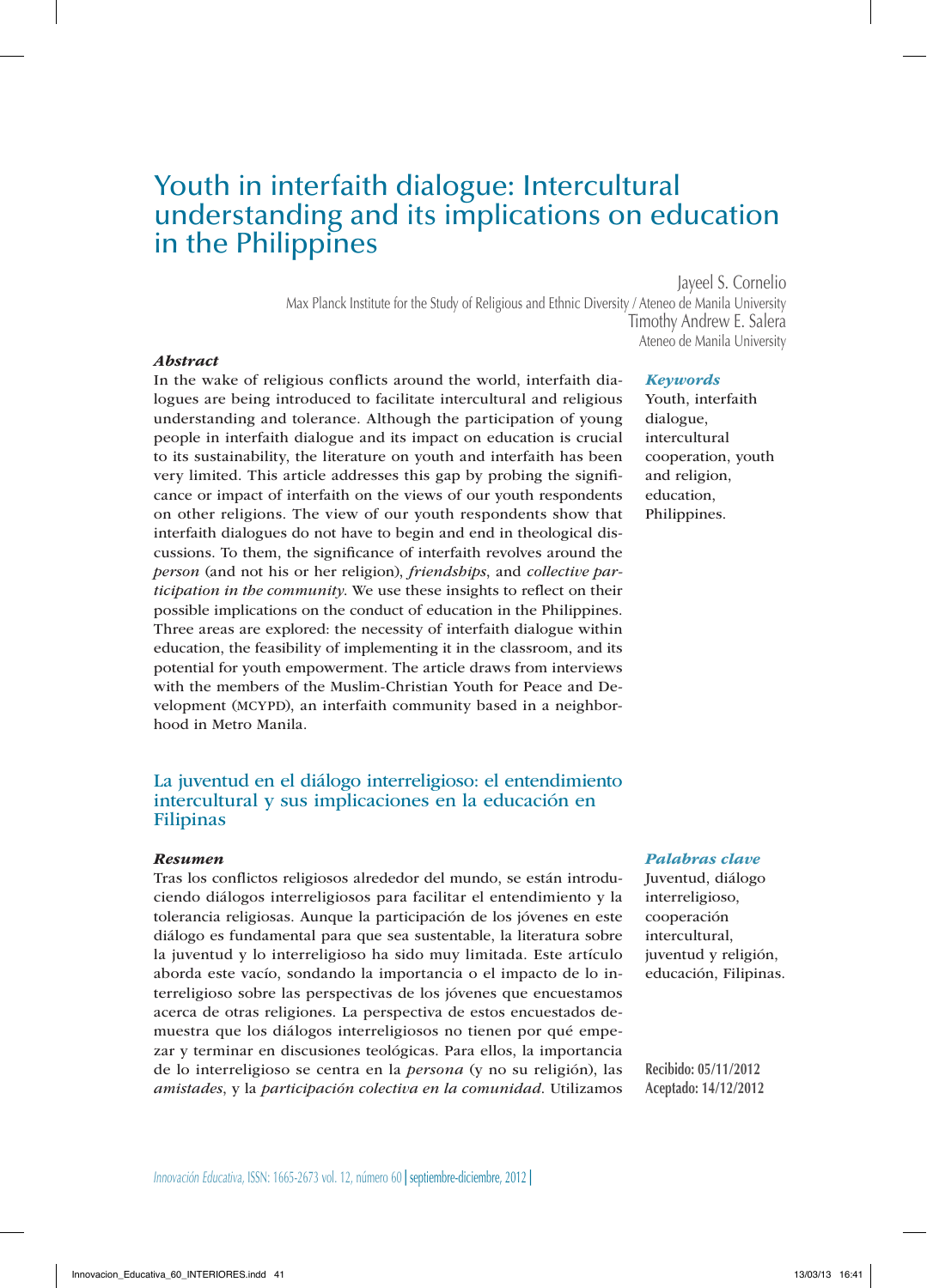estas ideas para reflexionar sobre sus posibles implicaciones en la conducta de la educación en Filipinas. Se exploran tres áreas: la necesidad del diálogo interreligioso dentro de la educación, la factibilidad de implementarlo en el salón de clases, y su potencial para el apoderamiento de los jóvenes. El artículo se surte de entrevistas con la Juventud Musulmana-Cristiana para la Paz y el Desarrollo, una comunidad interreligiosa ubicada en un barrio de la Gran Manila.

# **Introduction**

Many parts of the world have long been characterized by<br>religious conflict, or at least by tensions that are justi-<br>fied religiously (Juergensmeyer, 2003). The 9/11 attacks<br>on the US simply globalized awareness of such a r religious conflict, or at least by tensions that are justified religiously (Juergensmeyer, 2003). The 9/11 attacks on the us simply globalized awareness of such a reality (Smock, 2002b). Historically rooted strife between Christians, Hindus, and Muslims is evident in societies around Asia and Africa, for example; and even in the West, the arrival of immigrants has engendered everyday forms of religious xenophobia. While Huntington (1996) argues that contemporary conflicts are between geographic civilizations along religious lines, the reality is that tensions do exist within everyday local contexts as well.

The connection between religion and violence can be explained by how religious ideas are often employed to instill religious commitment, organize resistance, or even effect martyrdom (Hall, 2003). Other observers argue though that religion, because of its inherent social boundaries, is predisposed to inflict violence especially on others who do not share it. In Wellman and Tokuno's (2004, p. 380) view, conflict is necessary to create and nurture religious identity: "We believe it is folly to assert that true religion seeks peace; or that religion is somehow hijacked when it becomes implicated in conflict or even violence. Indeed religion does produce conflict and, less frequently, violence."

Not many share Wellman and Tokuno's pessimism, however. Institutions around the world have responded to religious conflict by initiating interfaith dialogue as a way of fostering understanding between religions, building peace in the region, and even facilitating community development. In the Philippines, a predominantly Catholic country with significant religious minorities including Muslims, Protestants, and indigenous peoples, efforts to encourage dialogue have also been introduced. The Philippine Department of Education, for example, recently adopted the Face to Faith initiative of former British Prime Minister Tony Blair, a program that involves interfaith dialogue as part of basic curriculum (Quismondo, 2011). This, including the establishment of international and local interfaith organizations, is in response to the growing recognition of the need for interfaith dialogue among peoples of different religions to assuage the tensions that may be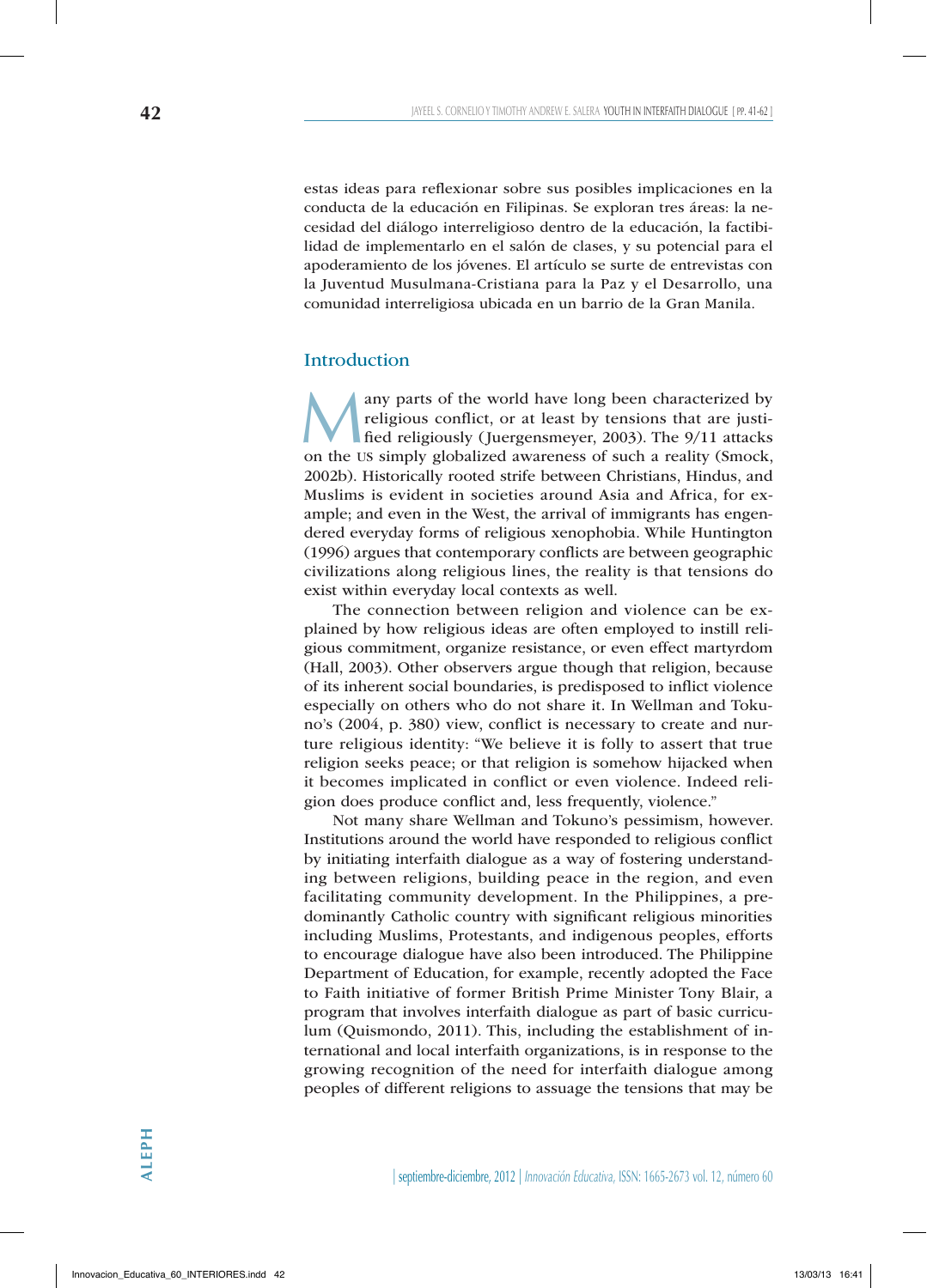caused by discrimination among them. In particular, the goal is to establish peace and solidarity between Muslims and Christians in Mindanao.

Deemed central to these efforts is the involvement of young people for they do not only "share in the problems…but they also inherit the responsibility to sustain the peacebuilding effort in the region" (Philippine Council for Islam and Democracy, 2004, p. 6). It is therefore not surprising that novel approaches in interfaith dialogue like Face to Faith now target young people. Yet despite this recognition, there has been a dearth of research on youth and their involvement in interfaith efforts. A recent study by World Vision (lawgcp, 2007) in the Philippines probed young people's notions of peace and conflict but has not been able to explore the motivations and significance of their participation in interfaith activities. Conducted in the cities of Davao and General Santos, the study asked questions such as how the children and adult respondents think of peace, how they identify differences among people, and what they believe to be the cause of conflict. However, it was not able to inquire why the respondents were active in such causes, or whether they found meaning in their participation. Further, the research was silent on interfaith dialogue and the forms of dialogue that were surfacing in these areas.

#### Methods and significance

This article addresses this gap by drawing from the experiences of young people involved in the Muslim-Christian Youth for Peace and Development (MCYPD). MCYPD is an interfaith organization based in a neighborhood in Caloocan, one of the cities of Metro Manila, the capital region of the Philippines. Ranging from 12 to 24 years old, twenty-two youth members and officers (out of thirty-five) agreed to be interviewed. Interviewees were invited according to gender and religious affiliation: Catholic, Evangelical Christian (or Born Again as colloquially known), and Muslim. Interestingly, one of our informants considers himself multi-faith.

Drawing from these interviews, we probe the different ways by which our respondents have articulated the significance or impact of MCYPD on how they view interfaith and fellow members of different faith. At one level, this article contributes to the journal's thematic focus on youth studies by looking at interfaith dialogue as a means of non-violence. We do this by arguing that interfaith dialogues do not have to begin and end in theological discussions. In the case of our respondents, the significance of interfaith revolves around the *person* (and not his or her religion), *friendships*, and *collective participation in the community*. In view of these three aspects, we argue that interfaith is both a "living dialogue" and a "dialogue of cooperation" (Haney, 2009). One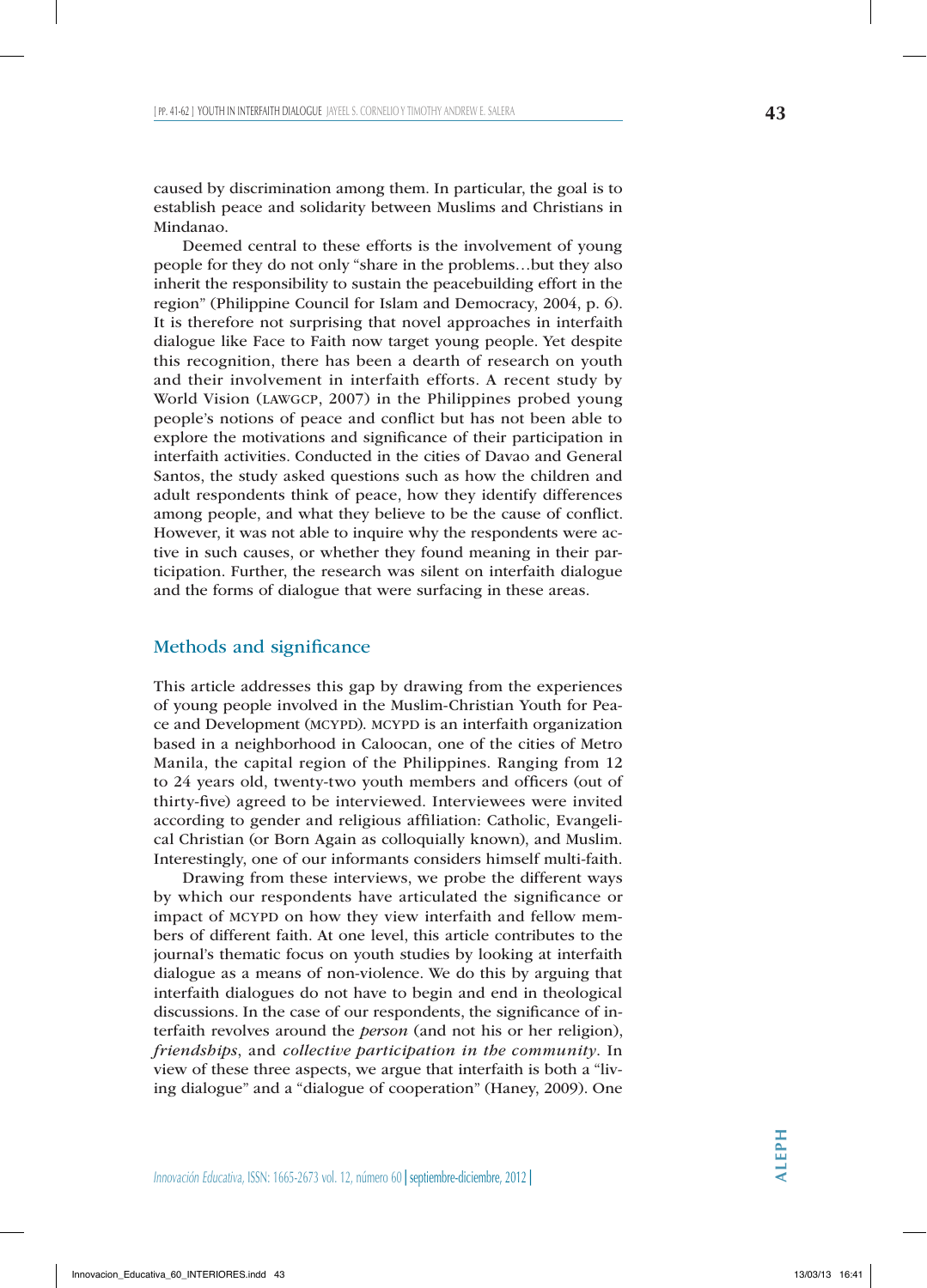possible study that resonates with ours focuses on the meaning of participation in volunteer projects for English youth in Latin America (Hopkins *et al.,* 2010).

But at another level, this chapter is an important inquiry because it also assesses how interfaith dialogues can reshape pervading stereotypes about other religions in changing societies. Lessons drawn from our interfaith youth can then contribute to innovations in education (Gundara, 2000). The Philippines, of course, is predominantly Catholic with 81% of the population professing the faith. But the presence of Protestant and Muslim groups is also considerable at 7.3% and 5.1%, respectively, according to the census in 2007 (Pangalangan, 2010). Metro Manila, although distant from the realities of conflict in Mindanao, is fast becoming home to migrating Muslims from the South. In Metro Manila, the Muslim population has increased from 95 in 1903 to 58,859 in 2000 (Watanabe, 2007). $^1$  Indeed, the mobility of Muslims in the capital is revealed by a recent survey showing that 66.5% of Muslim households have resided outside of Metro Manila for at least six months (Ogena, 2012). More recently, Watanabe (2008) estimates that the Muslim population in Manila could in fact be around 120,000. In her fieldwork, she has also been able to count at least 80 mosques in the metropolitan area, although official data show only 32. These demographic trends are certainly reflected in everyday life, notwithstanding the classroom. Drawing from his research and experience as educator, Baring points out that the classroom today has also become pluralistic as students come with different religious and ethnic backgrounds (2011).

# Review of literature

Driven by thinkers and practitioners involved in interfaith efforts around the world, the literature on interfaith dialogue has become increasingly rich in recent years. Indeed, never has the need for interfaith efforts been more acute because of the emergence of religious conflict around the world. This development, however, must not be taken to mean that interfaith dialogue as an approach is an entirely new model of thinking about religion. In his introductory text, Forward (2001) suggests that to dialogue with people of other religious traditions traces its history back to the Greeks and even early Christianity. In this sense, recent efforts to understand other religious traditions are a continuation of this ethos. Indeed, at its core, interfaith dialogue is about "per-

<sup>1</sup> Interestingly, Manila was a predominantly Muslim area with strong political and economic activities before the Spaniards arrived in the 16th century (Aguilar 1987). As a result of Spanish rule, Muslims became marginal and have been mostly confined to other regions including Mindanao.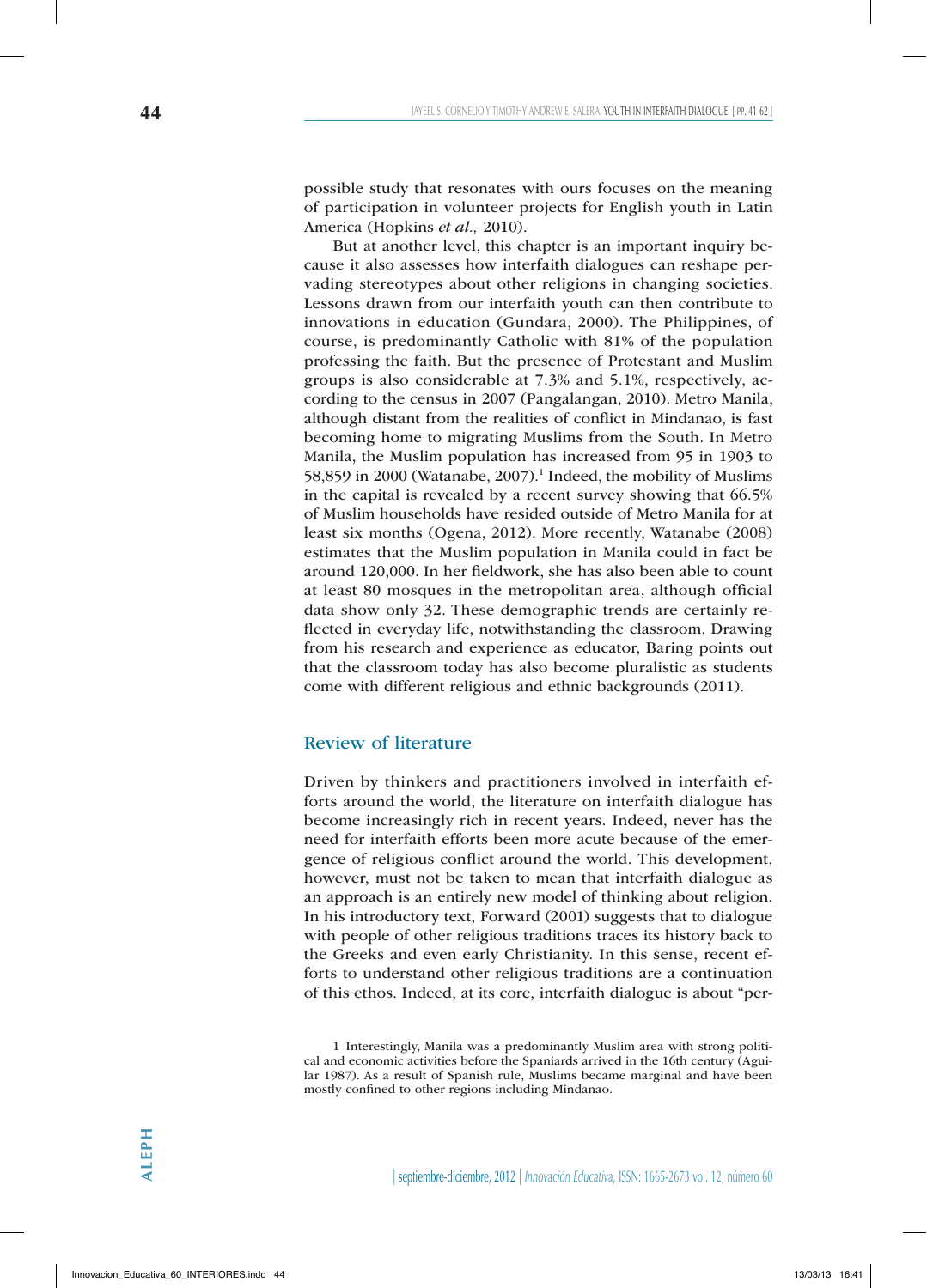sons of different faiths meeting to have a conversation" (Smock, 2002b, p. 6).

## *Models of interfaith dialogue*

Straightforward as it may be, recent literature demonstrates that interfaith has taken on different approaches and reflections, which are typically contingent on the needs of local contexts. Hence, interfaith has been conceptualized in various forms and experimentations including facilitating workshops, community organizing, and even political peacebuilding (Abu-Nimer, 2004; Tyagananda, 2011). An important collection of writings, for example, has been produced by the Institute of Peace in Washington (Smock, 2002a). Mainly written by practitioners, the collection brings together reflections and case studies of interfaith efforts around the world. Working with religious stakeholders in the former Yugoslavia, for example, Steele (2002) has suggested that peacebuilding stakeholders can take on the different roles of observer, educator, advocate, and intermediary. Peacebuilding as an effort aims to prevent war, resolve existing conflicts, or help in postwar reconstruction. Based in Northern Ireland, Liechty (2002) proposes mitigation as an approach to temper the existing conflicts between Catholics and Protestants. To Liecthy (2002, p. 94), mitigation is the "capacity to lessen or eliminate possible negative outcomes of a belief, commitment, or action–while still upholding it." Changes in how religious activities are carried out, for example, can be introduced to avoid offending the sensibilities of other religious individuals. Another fascinating case is presented by Gibbs (2002), an Episcopalian priest, on the global aspirations of his organization, the United Religions Initiative (uri). To Gibbs, the global reach of uri lies in being able to partner with grassroots organizations in order to facilitate dialogue through the methodology of appreciative inquiry (AI). Instead of focusing on problems that need to be resolved, ai first invites participants to value personal experiences and diverse religious traditions as a way of building lasting interpersonal relationships.

That these writings have been written by practitioners and engaged academics is a possible explanation for the emphasis on models or guidelines that, while descriptive as literature, are also prescriptive in the end. In this sense, interfaith as a field of inquiry marries both empirical and applied research.

Forward (2001), a Methodist minister himself, offers a comprehensive historical account of the modern interfaith movement. He suggests that the Parliament of the World's Religions in 1893 could have been the first attempt at bringing together major religions. He suggests, however, that the main debacle for it and the other interfaith efforts across the decades has been the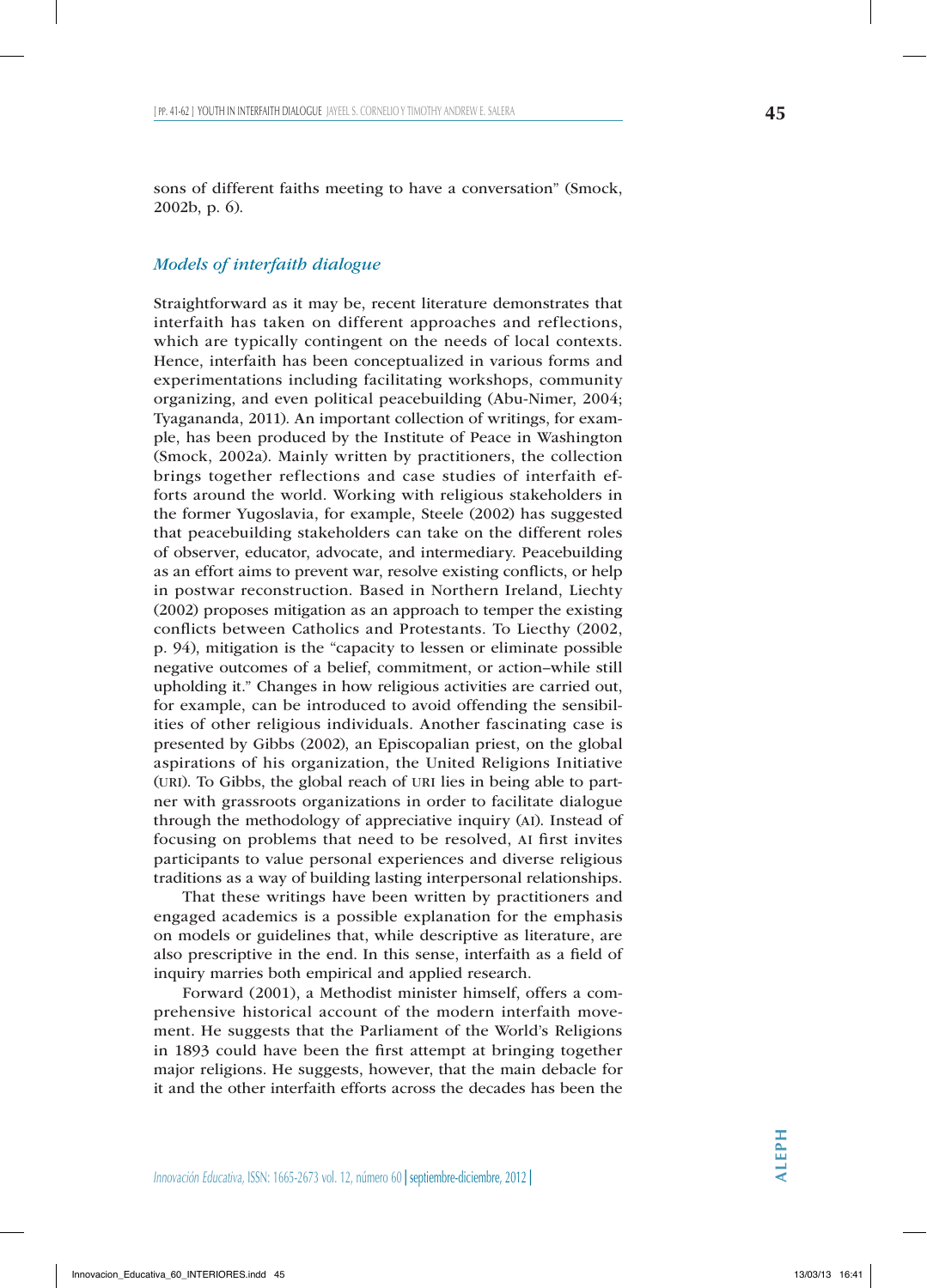exclusivist mindset of religious individuals that treat people of other faiths as inferior or even erroneous. To him, the fact of the global movement of ideas and people renders it impossible for such individuals to remain secluded without engendering conflict over sensitive issues. Three prime issues needing interreligious dialogue are the changing role of women, the diversity of human sexuality, and the need to care for the environment. Reflecting his background as a theologian, he then calls for a change not just of behavior by being good to others, but also in terms of theological thinking: "Religion has to be humble enough to ask whether our rapidly changing world sets each faith the task of examining its own assumptions to see whether they are meaningful and beneficial for the needs of the third millennium" (Forward, 2001, p. 118). In other words, any interfaith dialogue must primarily have an impact on one's cherished theology.

Exclusivism is also an issue that Tyagananda (2011), a Hindu monk himself, takes up in designing and running interfaith dialogues. He notes that the motives of participants in an interfaith dialogue need to be checked against exclusivist attempts at trying to convert or replace the religion of others. To him, the dialogue models of mutuality or acceptance are desirable. Mutuality, on one hand, "is based on the recognition that religions of the world are equal partners" through which relationship cooperation may be achieved (p. 228). Going beyond basic tolerance, however, the model of acceptance affirms even the truth claims of other religions. The goal of dialogue in this sense is not so much theological unity as the acceptance of the reality of diversity. Tyagananda is a believer of interreligious dialogue and so what appears to be a descriptive account of different models based on experience in the end informs a prescriptive conclusion: "In order to lead richer, more fulfilling religious lives, each of us must learn to be interreligious, a state of being that travels the pathless path to the truth that is beyond all religious labels" (p. 230).

Interestingly, this prescriptive tone is implicit in Huang's (1995, p. 139) discussion of the "fusion of horizons" that takes place in a dialogue. Although he suggests that his is only descriptive, his discussion is lodged against the problems of exclusivism and universalism, which are, again, two of the dialogue models rejected by Tyagananda as well. To Huang, who draws from philosophy, what happens in an interfaith dialogue in the end is that individuals interpret what they discover about the other religion in the light of their own faith. The processes, then, of conversion or unifying different religious elements are carried out by individuals in light of an already existing religious perspective. In view of globalization, Huang ultimately welcomes the maximization of fusion of horizons as an ideal.

Perhaps one of the most prominent thinkers and practitioners in the field of interfaith dialogue is Mohammed Abu-Nimer, who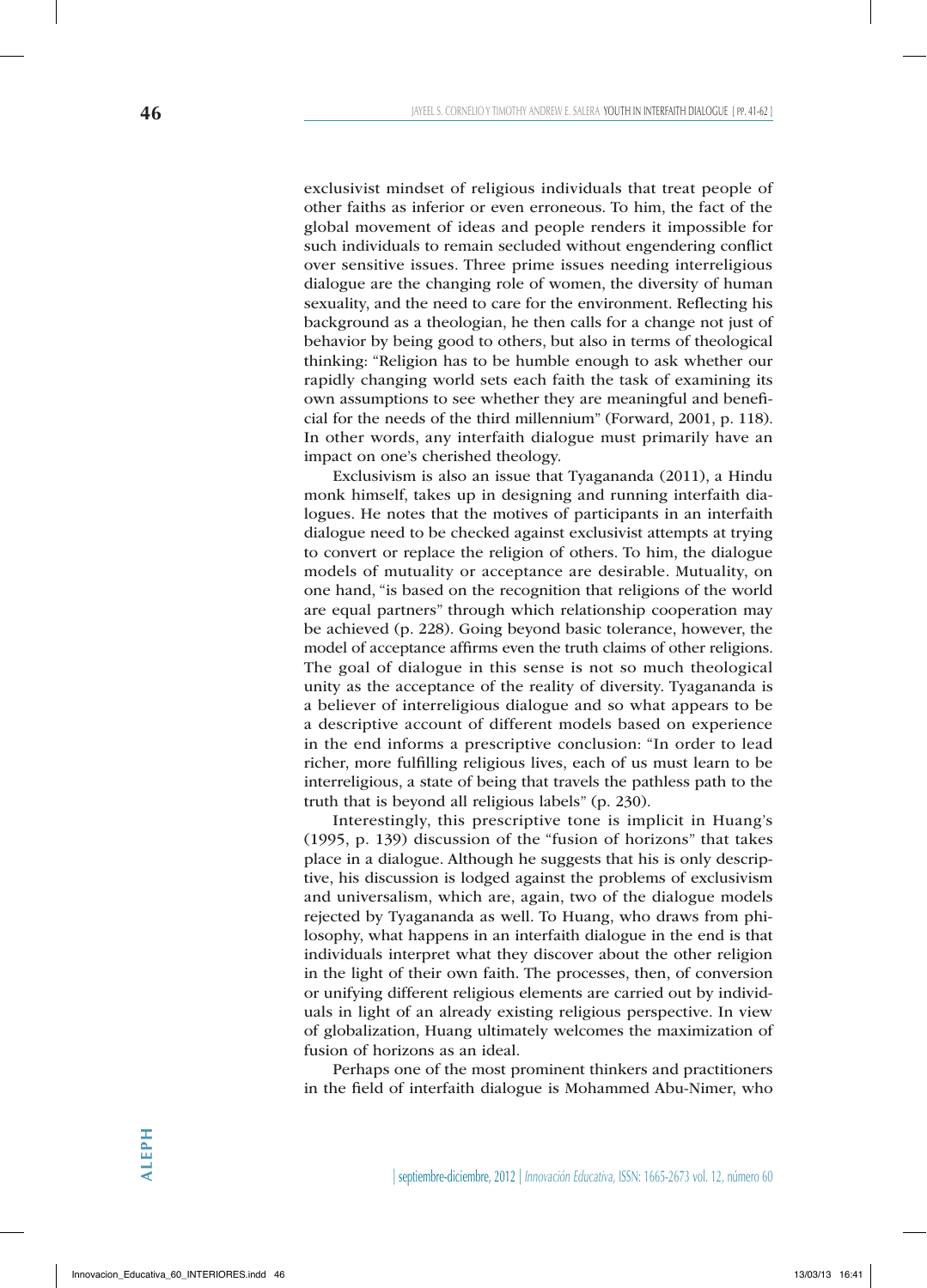has experience conducting research and interfaith workshops across the globe. Gleaning from his work on Palestinian-Israeli conflict, for example, Abu-Nimer (2004) argues that there are three conditions that leaders and activists must fulfill in order to make any interfaith successful. First, in contrast to the claims of Wellman and Tokuno (2004), individuals must believe that religion has a constructive role to play in resolving conflicts. Second, dialogues are avenues to change hostile attitudes toward other religions by finding commonalities. For this, Abu-Nimer (2004) suggests that the interfaith facilitator be somebody that all parties involved find trustworthy. Finally, interfaith dialogue in itself must be seen as an avenue for political change. Abu-Nimer challenges the assumption that religion must be kept at bay in any peace negotiation since conflicts can also be religious in nature. In fact, in an earlier essay, Abu-Nimer (2002) contended that it is the very spiritual and ethical character of interfaith dialogue that makes it unique and more compelling than secular forms of dialogue.

## *Limitations*

Although the literature on interfaith dialogue has been extensive, we take it that the emphasis has been mainly on models that have been effectively based on the experiences of different thinkers and practitioners. This to us has two underpinning considerations. At one level, the discussions primarily deal with theological differences and how they can be negotiated or mitigated. One side of the discussion, for example, calls for a change to theological thinking itself whereas the other assumes that differences will always be present, and so the attitudes toward interfaith need to be properly addressed. Perhaps this emphasis on theological differences is explained by the fact that the typical interfaith activist has a religious background. In addition, religion, from a theological point of view, is understood in these contexts as a set of beliefs. Asad (1993) has taken note of this inadequacy in the sociology and anthropology of religion. Reflecting our background in the social sciences, we contend that religion needs to be understood also in terms of social relationships (Davie, 2007; Riis and Woodhead, 2010). From this point of view, interfaith dialogue becomes a process of forging friendships first and foremost. As will be spelt out below, this is what we have discovered in our research among young people. What is then being accepted, using Abu-Nimer's (2004) framework, is not just the validity of the other's religious beliefs, but the person himself or herself.

At another level, we also suggest that the focus on models in the literature, while demonstrating their effectiveness based on experience, overlooks how people think about and articulate the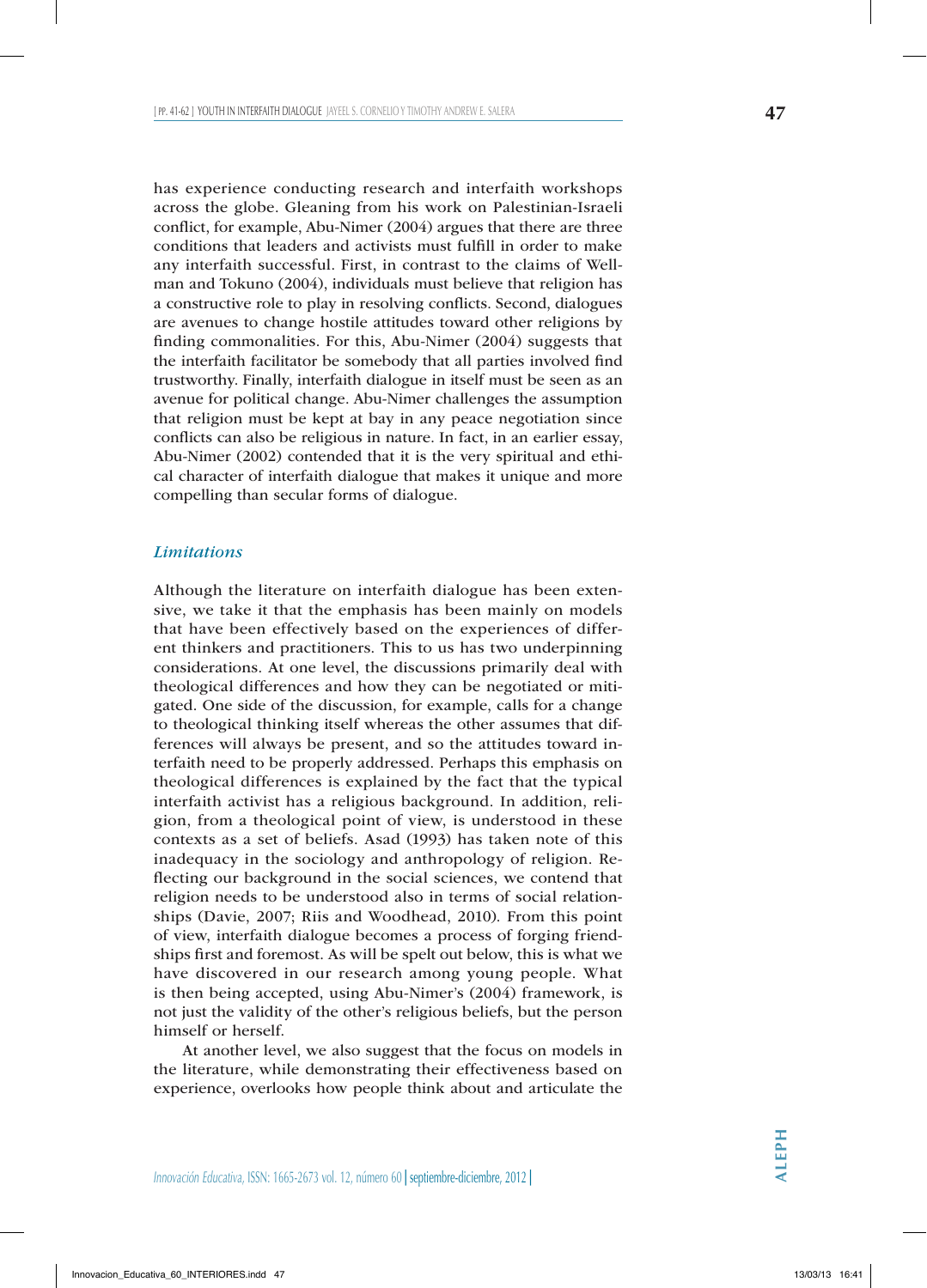impact of interfaith on their lives. This, we believe, is what Tyagananda (2011, p. 229) hints at when he points out that a dialogue "brings people together and, when they get to know one another as fellow human beings, it breaks the ice and creates warmth." He then goes on to say that it is "difficult to hate a religion when you personally know that warm, intelligent, and considerate people practice it." Therefore in this article, instead of elaborating another model, we unravel the nuances of the significance of interfaith on our youth informants.

We also note here that the literature on interfaith dialogue has predominantly dealt with the experience of adult participants. From a sociological perspective, much of the problems of religious conflict could possibly be drawn from years of socialization during childhood. At that stage, ideas about one's religion–and the other–are shaped gradually (Bartkowski, 2007). These ideas, in the end, arguably inform the perceptions and treatment of other religions. In this light, interfaith activities for the young become part of their religious socialization process, and not simply an intervention that takes place during adulthood. We thus agree with the claim of Phua, Hui, and Yap (2008, p. 642) that interfaith youth engagement affords "gradual education" to advance beyond "mere tolerance" towards "true respect from understanding." By focusing on the significance of interfaith dialogue on youth, we add to the study conducted by World Vision (iawgcp, 2007) on young people's notions of peace and conflict in the Philippines.

#### **MCYPD**

The Muslim-Christian Youth for Peace and Development (MCYPD) is one of the several interfaith initiatives established by the Peacemakers' Circle, a local non-governmental organization that facilitates dialogues, peace workshops, and self-awareness retreats.<sup>2</sup> Peacemakers' Circle began as a pioneering entity of the United Religions Initiative (uri) in the Philippines, which explains its emphasis on grassroots participation (Gibbs, 2002). MCYPD is in the local district of Barangay<sup>3</sup> Tala in Caloocan, one of the cities of Metro Manila. Around Metro Manila are other interfaith communities<sup>4</sup> under Peacemakers' Circle, which, as described above, is a testament to the needs of the growing presence of Muslims and other faiths.

The original members of MCYPD are children of the adults active in the pioneer interfaith group in the community, the Mus-

<sup>2</sup> See http://www.thepeacemakerscircle.org/

<sup>3</sup> Smallest administrative unit in the Philippines.

<sup>4</sup> Culiat and Taguig are other areas of the Peacemakers' Circle.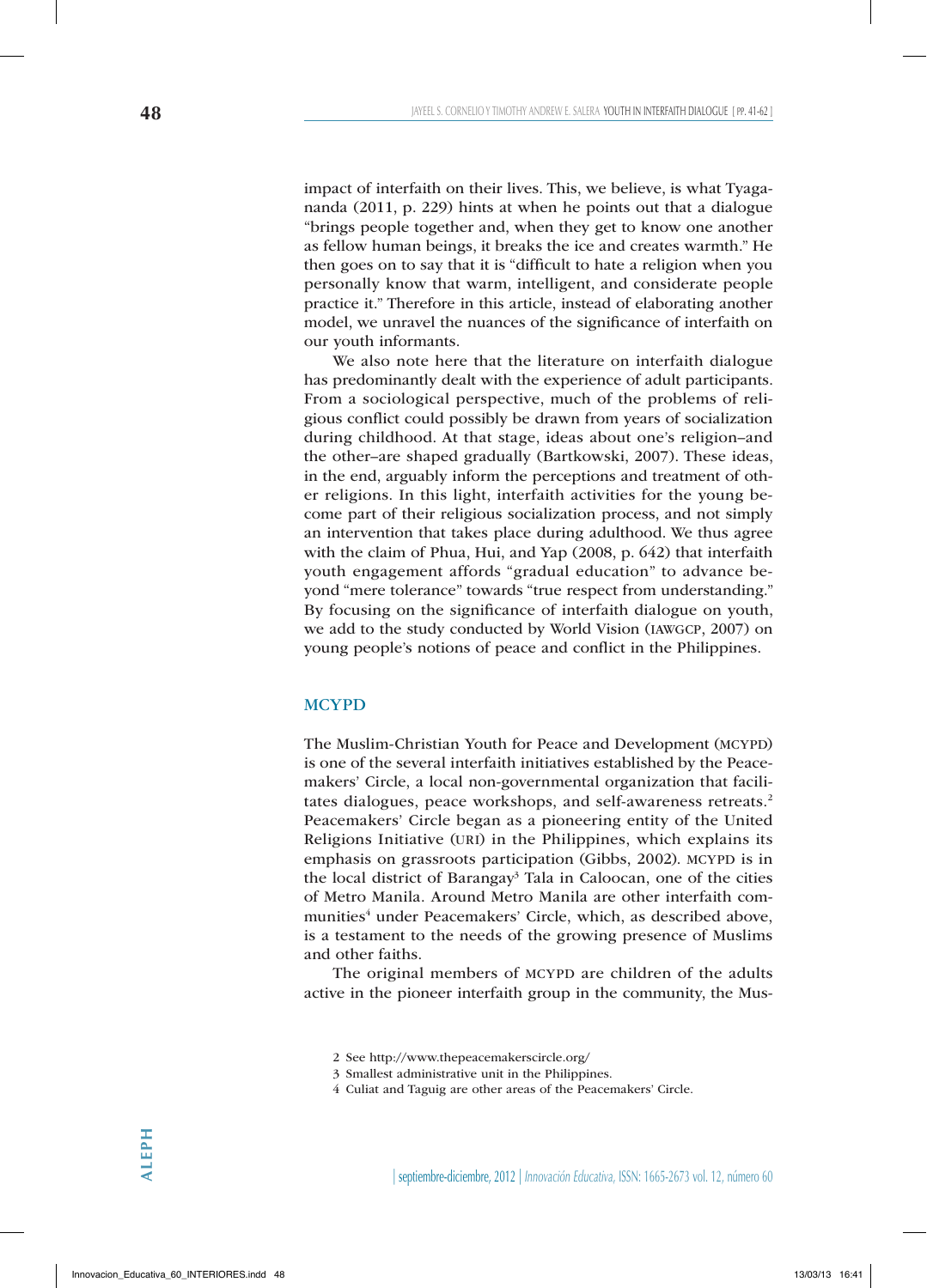lim-Christian Peacemakers' Association (mcpa). As the population of immigrants from other provinces and with different religious background increased, these adults deemed it necessary to bring in the youth in their neighborhood. MCYPD began in early 2011 when children of the adults went house-to-house to invite their neighbors and 'barkadas' (close friends) to a meeting and discuss the possibility of interfaith activities. They were then formally recognized as a cooperation circle<sup>5</sup> by the Peacemakers' Circle in July 2011. Indeed, the history of snobbery and discrimination between Muslims and Christians in Barangay Tala has been particularly hurtful for the Muslims. Quite telling is the story of Macklis Bala, an interfaith leader in the community who was interviewed for a documentary (Peacemakers' Circle Foundation, 2006):

My Christian brothers and sisters here were afraid of us because they heard that we were bad people. That was heavy for me to take because I really wanted to befriend them, most especially my neighbors. If they had the chance, they would have even petitioned our non-entry because they heard that Muslims were evil–like we were murderers.

Today, success stories can be gleaned from both the youth and adults. As will be further elucidated, some of our Christian respondents, for example, have indicated in the interviews that they now know the personalities of their Muslim friends with whom they are living. Contrary to stereotypes, they are now considered "kind" and "friendly." As regards the adults, their own interfaith group is now involved in livelihood activities. In fact, they were recently granted another loan by the Department of Social and Welfare Development (DSWD) to help them in their business. The granting of this new loan is attributed to the fact that the organization has paid their previous dues on time.

In what follows, we draw from our interviews with the youth of mcypd. The youth group is composed of at least thirty active Muslim and Christian (Catholic and Evangelical) youth leaders and members (12 to 24 years old). Their usual meeting place is in the house of one of their elders, but they are planning (with assistance from the uri) to construct a small office of their own. Its leadership structure maintains a balance between Muslim and Christian youth leaders although the number of members is subject to fluctuation since families in the community are mobile. Some, for example, have decided to leave to study elsewhere while others have returned to Mindanao. Interestingly, MCYPD is

<sup>5</sup> A cooperation circle (in uri's language) is a group composed of at least three or more religions. Although autonomous, it should be noted that the MCYPD costantly seeks the assistance and guidance from its elders.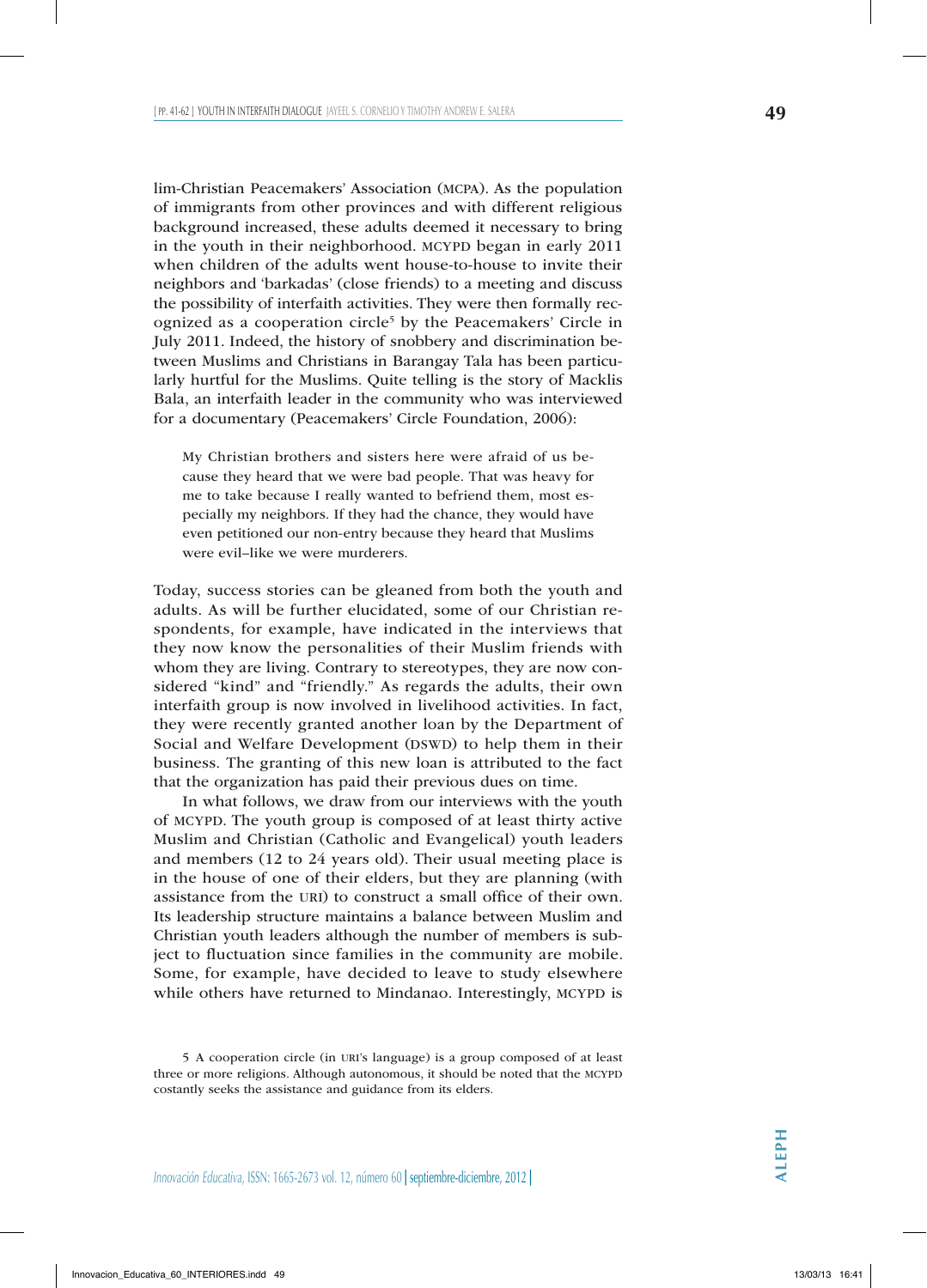being moderated by an adult Muslim for mcpa, who is married to a Christian. The group gathers on a weekly basis in which interfaith prayers are carried out. What is interesting, however, is that their meetings are not necessarily about theological differences. Most of the time, they are driven by efforts that can aid their community. These projects, for example, have included river cleanups, tree planting, and waste segregation.

# The significance of interfaith for the youth of MCYPD

In this section we directly address the main point of this paper, namely, what our youth respondents consider the significance of being part of an interfaith community. For this we align with Forward's (2001) fundamental understanding of interfaith dialogue. To him, to dialogue is to go through a process in which individuals are willing to risk in order to learn from each other and, in so doing, be transformed accordingly. In this sense, interfaith is not just a conversation. Forward's understanding of such transformation, however, is primarily in relation to theological discourse. As argued above, this emphasis on theology is also the tendency among other interfaith thinkers and practitioners. In the case of our respondents, it is not so much about theology as it is about the relationships they are able to form. Three areas are emergent from the interviews: the person–and not religion–friendship, and community engagement. Through these areas, we suggest that in the lives of our young people, interfaith has been a transformative relational experience.

#### *Person, not religion*

The first salient theme in our interviews is to us a fascinating discovery. When asked what they have learned about the other religion through MCYPD, our respondents have constantly pointed to the character of the follower rather than the contents and doctrines of the religion. To be sure, some of them have described the differences in terms of food restriction or even the names of God, for example, but references to the character of a Muslim or Christian is more prevalent. Manilyn (17), explains that she realized that her Muslim peers are in fact "kind" and "friendly." She then admits that "my view of Muslims has drastically changed. I thought before that they were a bad people. But now it has changed. I see that they are very nice and sincere." A Muslim, Ali (21) recounts that when he was much younger, "I could not really go out of the house. So to me, it is important to really know my friends. Whenever they pass by our house, I would ask, 'Are they [Christian neighbors] nice or are they cranky?'"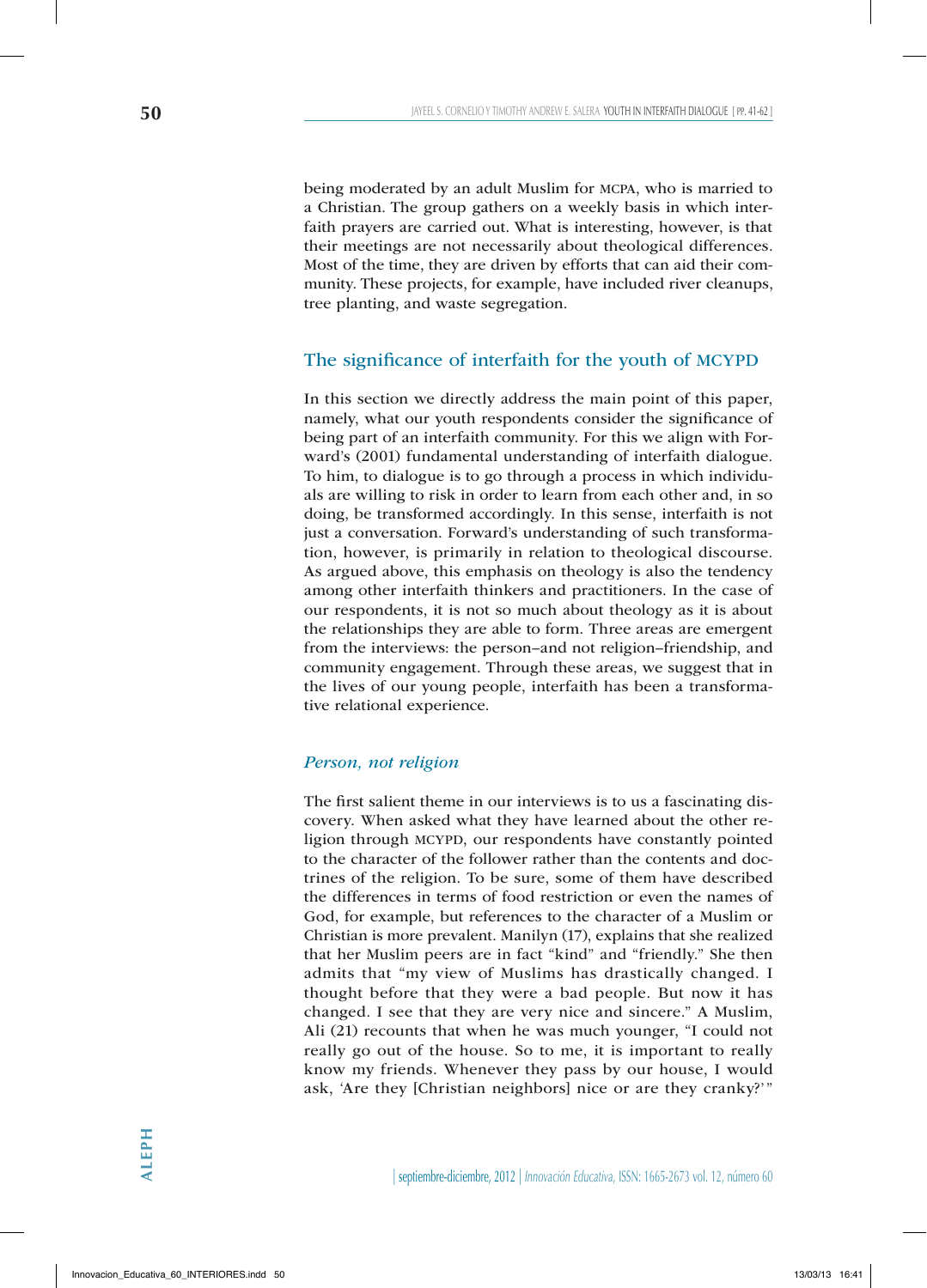Ali happily shares that he now knows his Christian peers very well. Further, Aslaine (17), a Muslim, shares how through joining the circle, she was able to befriend her enemies (who were also Christians) from before: "If not for the MCYPD, I would not have been able to get to know my enemies. Now we are really close friends. We learned to respect each other."

This is not to say they have not learnt the substantive differences between their religions. Our respondents have been able to identify some differences in terms of feasts like Ramadan and Christmas, dietary restrictions, and even wedding rituals. But in explaining these differences, our informants are quick to suggest that learning made more sense as they can now associate these to specific friends of theirs. As Marilhyn (18), a Catholic, puts it, "it is more interesting to learn directly from my Muslim friends than from our books at school."

The experience of interfaith dialogue among our youth informants shows that it has helped them humanize the other religion. The narratives are consistent in recounting how they harbored negative impressions or stereotypes about the other religion. Through interfaith, discussions of religious differences have been surfaced but these are not, in the end, the most important realization for our informants. What has changed is that Islam or Christianity is no longer an abstract idea or religion dominated by pervading stereotypes. Instead, friends with whom they have established relationships have become the human face of Islam or Christianity. In this regard, while interfaith practitioners would see the value of theological engagement (Cilliers, 2002), the experience of our youth informants reveals that it is not the most important consideration at all. Interfaith dialogue has definitely allowed them to recognize the different religious beliefs and practices, but these are secondary. To them the most significant impact lies in being able to see that Muslims or Christians can be their friends as well, thereby negating pervading stereotypes against each other.

#### *Friendship*

In our interviews, we also noticed that our informants see their participation in MCYPD as an opportunity to make new friends. There are two possible reasons for this. One, our informants are in their formative adolescent years wherein the need for socialization and belonging is heightened (Miles, 2000). And two, many of our informants are relatively new as immigrants to the community. When we ask Asmin (18), a Muslim, what motivated her to participate in the organization, she admits that "I really want to have friends from around here." She has also shared with us that the most memorable occasion for her at MCYPD was when "we all participated in a fundraising activity. We prepared a dance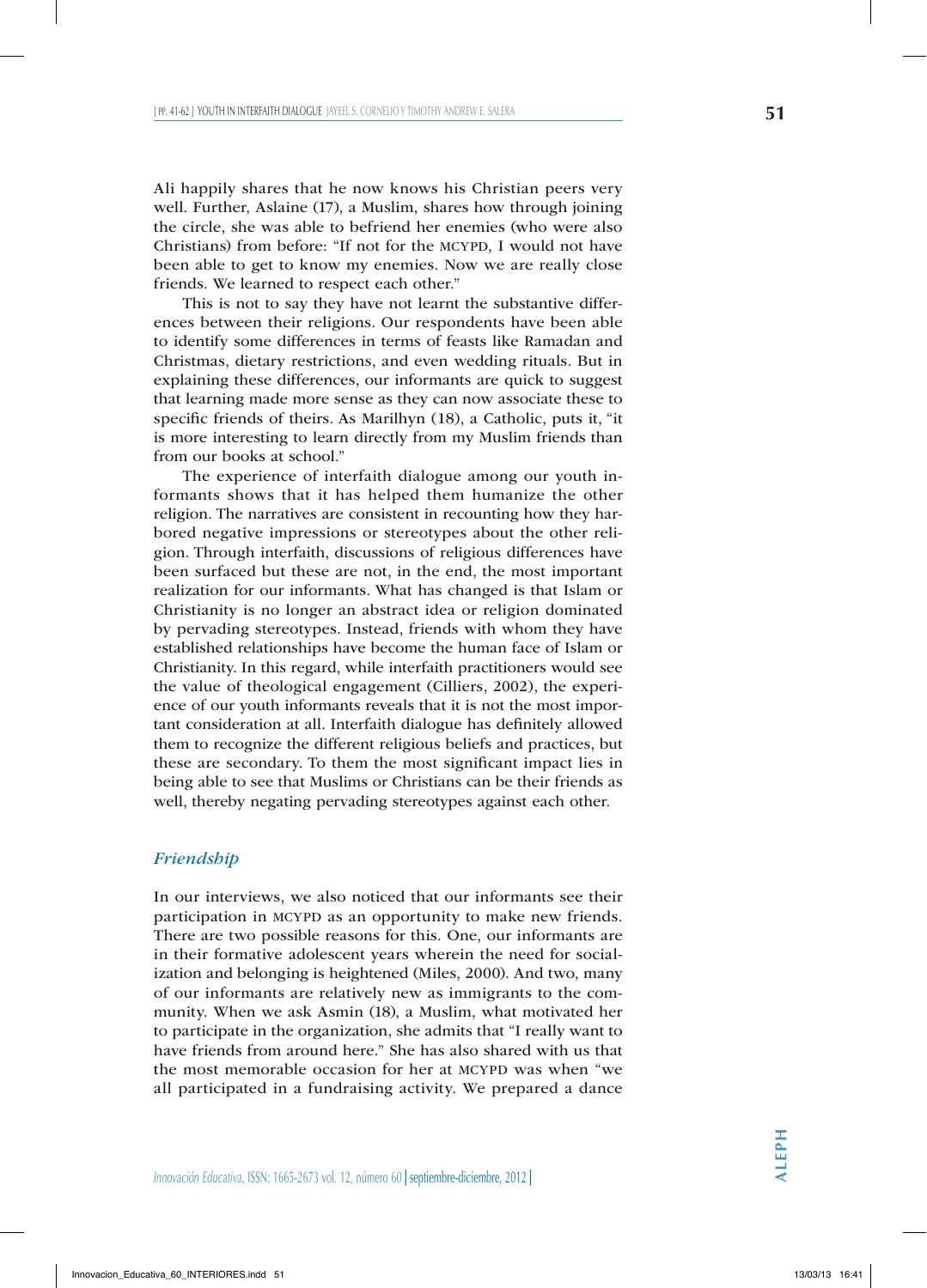number together and we were all there. These were my friends." Although she has only been with MCYPD for a year, Asmin has now taken the role of the organization's auditor. Asmin's narrative demonstrates that the interfaith community is able to bridge religious and cultural differences by tapping into the needs of young people for friendship. To us, this is in itself a fascinating finding because immigrants can have the tendency to isolate themselves from the mainstream (Singh, 2010).

Several have pointed out, too, that the most meaningful memories they have of the circle involves interaction with their peers, including youth from other interfaith cooperation circles in other parts of Manila. For Aslaima (21), a Muslim, she considers performing an ethnic dance in Makati City for a URI-sponsored fund raising activity as one of her most memorable experiences in the mcypd. To her, its significance lies in having done it with her friends. As Faisal (19), a Muslim, puts it, "the reason why I constantly involve myself, why I do not want to quit, is because I have found true friends here–they will not leave you."

What the data reveal is that the youth view the organization as a community of friends. Although MCYPD began with the help of the elders' encouragement, most of the members joined because their friends were part of it. What the MCYPD's example demonstrates therefore is that interfaith dialogue has a sustainable foundation when members begin as friends. Indeed, the growth of their friendships is what motivates them. When asked how else can mcypd be improved, they did not refer to administrative or structural matters. They highlighted personal qualities that they need to change. They have cited, for example, arrogance, stubbornness, and misunderstanding as some of their typical issues. To them, these are negative attributes that can affect the friendships within the community.

And because friendship has become the main motivation for participating in MCYPD, it has also become the main reason for trying to understand the other. For our Christian informants, new realizations about Islam point to prohibitions such as that of eating pork and its protectiveness when it comes to women. Put differently, our informants constantly recall those aspects of religious difference that could help them avoid offending their peers and thereby maintaining healthy friendships. Relevant lessons mentioned by our informants like Rowell (16) and Kevin (18), both Catholic, include the importance of being nonjudgmental as the Golden Rule in keeping their friendships. Indeed, given that there has been a history of snobbery and discrimination in the area, there is a need to encourage friendships, and the young people are able to accomplish it. As Regie (19), a Christian, puts it, "although there are those who are stubborn in our community, what is important is the friendship that has been formed. That's what is important–the friendship."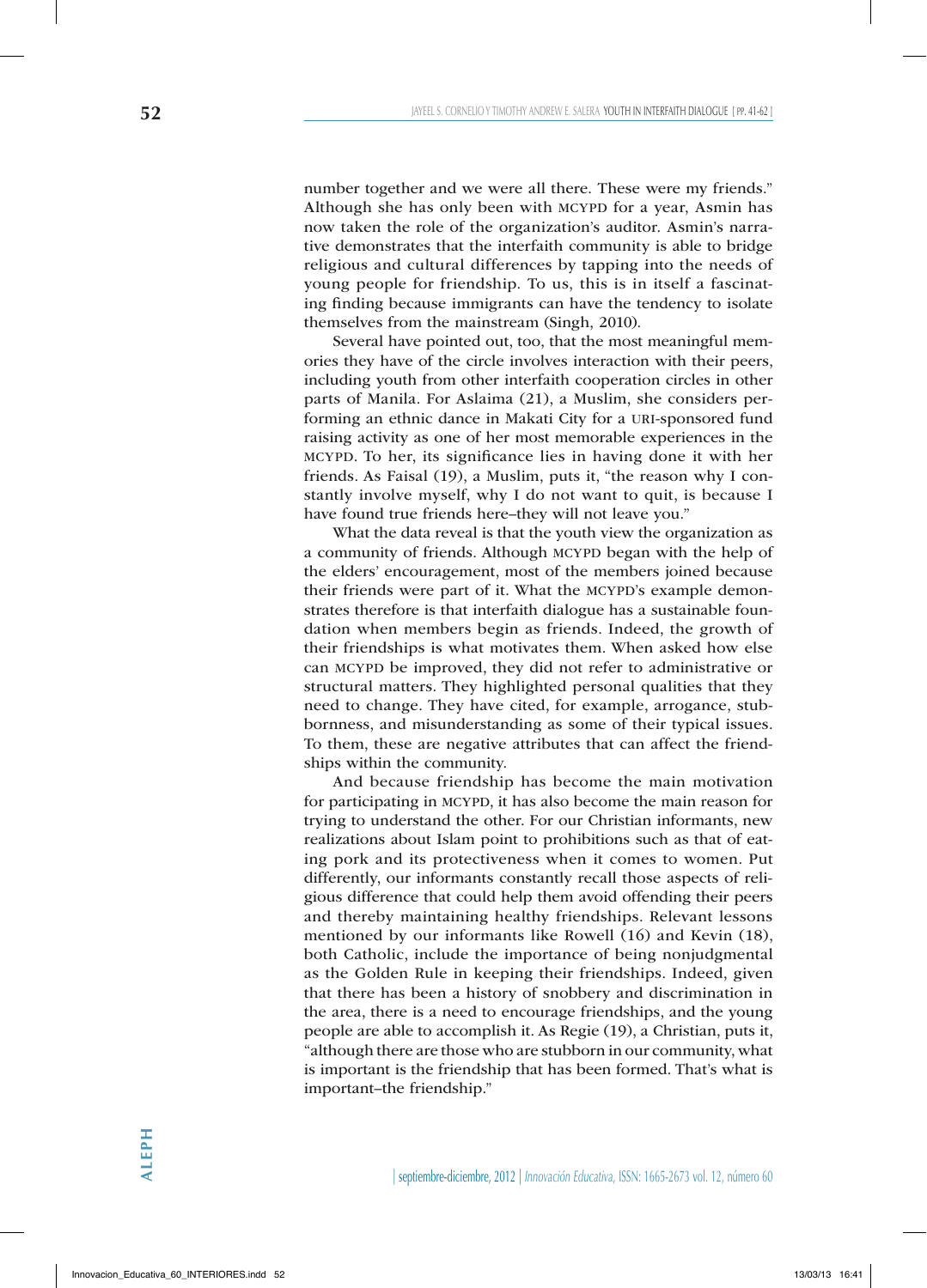#### *Participation in the community*

The suburban neighborhood where MCYPD is located is reputed to be dangerous. What feeds this stereotype is not just the lower income status of its residents, but the fact that there are new Muslim immigrants. Faisal (19), a Muslim, recounts how he has tried to parry even the jokes hurled at him about his neighborhood:

Some people have asked me if it were true that when an outsider enters our village he will no longer be able to come out alive. And then they ask me if I were a Muslim. I said to them that people have different temperaments [and we cannot blame religion]. Like there are Christian killers as there are good Christians as well. So for me, we are all equal.

It takes time to finally eradicate these stereotypes, and interfaith communities are formed to that end. But interfaith discussion is most of the time confined only to the members of the community. Building bridges with the wider community is therefore necessary to effect change at that level. Indeed, as Steele (2002) sees it, peacebuilding, which covers a wide array of community engagement, should "contribute toward the transformation of society into a just and harmonious order." Our youth informants, interestingly, are engaged in their community in different capacities.

Being the only registered youth organization in their village, mcypd is often invited to help in cleanup drives, participate in the local government's projects, and even send a representative to the monthly meetings with the local youth council. The United Religions Initiative (uri) has also invited them to participate in rallies advocating for peace. Apart from these invitations, our youth informants have also initiated their own projects such as tree planting and waste segregation in the community.

But beyond these community activities, MCYPD has begun to see its potential in local youth politics. They have campaigned, for example, for Marilhyn, one of the members who is now an elected representative in the local youth council. She relates how it was through the MCYPD that she decided to run and that without her friends' support, her victory would not have been possible: "Aside from gaining awareness we were given opportunities to get involved in the community. The MCYPD actually became my driving force for running in the elections. Before I used to loathe politics since I viewed it as dirty."

Collectively, these engagements project an image that Muslim and Christian youth can in fact work together for the community. As Marilhyn has articulated, the MCYPD has also been an avenue for opening new opportunities for the youth. Local participation (and by extension youth involvement as well) in development efforts has been criticized either as sheer rhetoric or tyrannical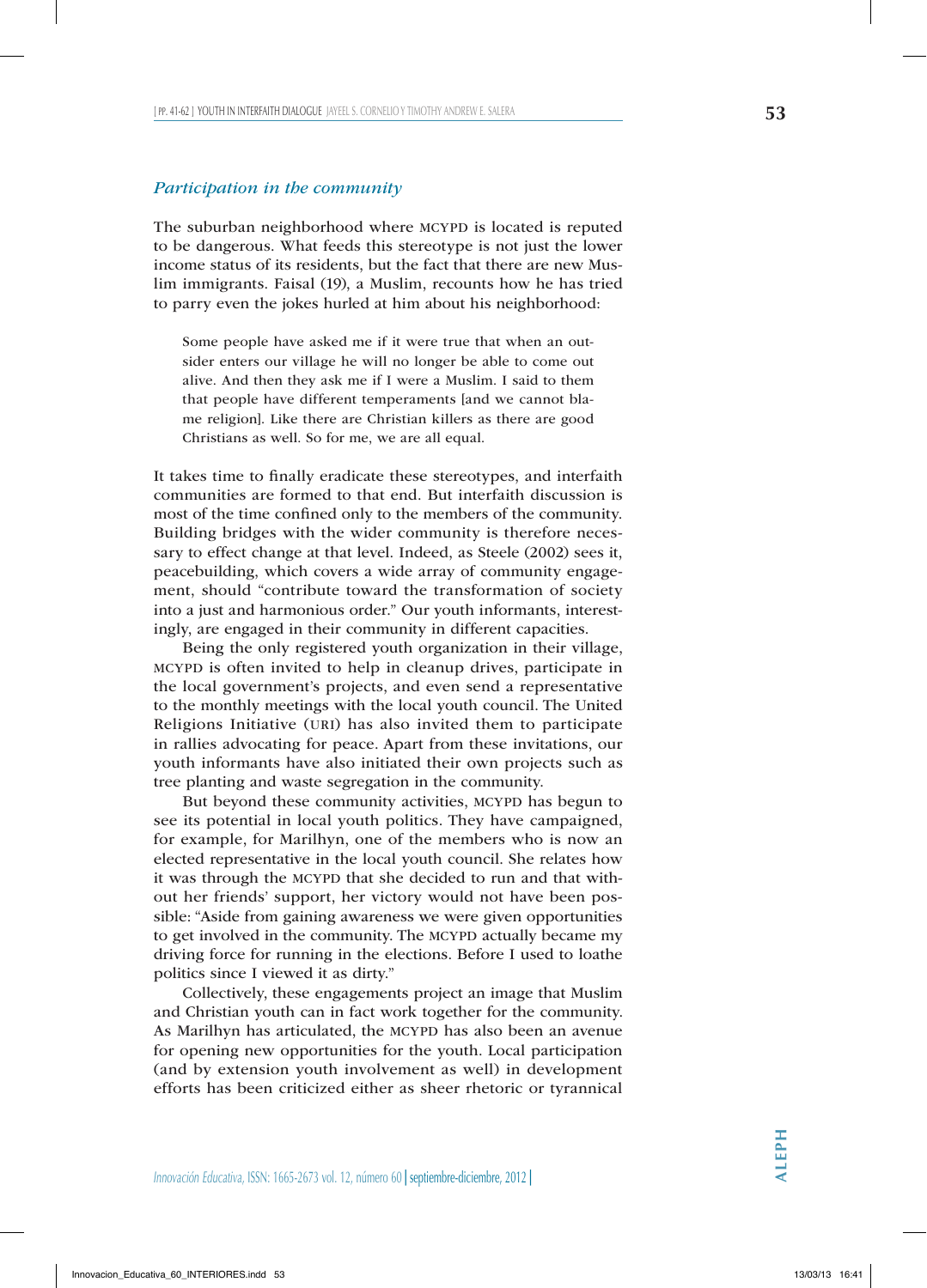(Henkel and Stirrat, 2001). This, however, goes against the logic of interfaith involvement at the grassroots level where conflicts are taking place and must be addressed. Interfaith at the level of the religious and the clergy is welcome, but it cannot be the only form of dialogue. The experiences of our young people show the potential of dialogue and involvement among their peers.

Additionally, we argue that our youth informants find their participation in the community meaningful precisely because they themselves have experienced discrimination one way or another. It is these everyday modes of discrimination that they are contesting. Indeed, young people can be aware of their social issues and be instrumental in effecting changes (Lansdown, 2010).

Finally, our informants also see the spirituality of community engagement. Camille (15), a Christian, explains that "we are also able to help out in times of calamities whether here or elsewhere. We help others, especially those in the midst of conflict. If we are unable to do so, our conscience pushes us to help, even a little…" Interestingly, this spirituality aligns with observations concerning the religiosity of young people around the world, which seems to be predominantly characterized by social engagement (Flory and Miller, 2010). In the Philippines, Cornelio (2010) has identified this as a form of action-oriented reflexive spirituality among Catholic youth.

# Interfaith and youth participation

In discussing youth participation and interfaith dialogue, it may be instructive to recall that such dialogue comes in different forms. For this we draw from Haney's (2009) framework. These include: 1) "living dialogue", or that which consists of building positive relationships with people from other faith traditions, as they are neighbors and fellow human beings; 2) the "dialogue of cooperation," an interfaith collaboration for a unifying cause, such as that of promoting peace and justice in the world; 3) the "dialogue of religious experience," which opens a person to respect what the other deems sacred–how one experiences God in one's life; and 4) "theological dialogue," discussions on the knowledge and interpretations of God. All these forms of interfaith dialogue stress that individuals should learn *from* rather than just *about* other religions. But as we argued in the review of literature above, much of the discussion concerning interfaith has revolved around theological considerations. In this section, we show how in fact the first two (living dialogue and dialogue of cooperation) are the most crucial in the experience of our informants.

The participation of youth in interfaith efforts shows that they have both the capacity to *learn* and to *contribute* to interreligious understanding and community-building. Indeed, young people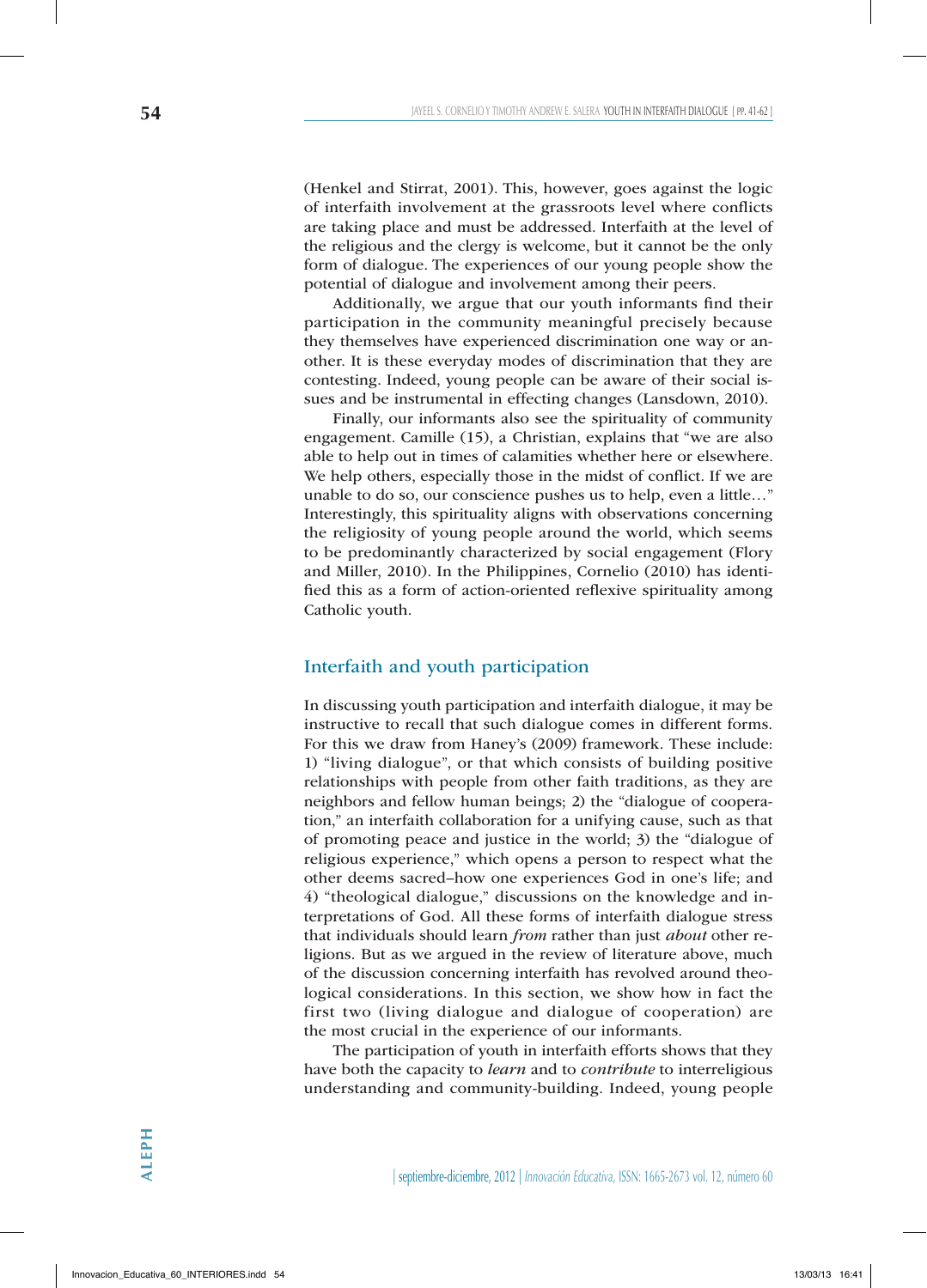are in their formative years, which allows them to explore the other more readily and openly. The narratives above show their personal realizations that run counter to the stereotypes formed about the other. In other words, many of our informants have realized that their Muslim or Christian peers are, in the end, "nice people" to have as friends. In addition, our informants have longed to establish friendships with their peers in the neighborhood especially because many of them are immigrants from other regions. Here we highlight how friendships naturally facilitate the growth of MCYPD. Although other youth interfaith efforts are driven by the government, as in the case of Singapore (Phua *et al.*, 2008), MCYPD demonstrates how dialogue can be run, managed, and facilitated by youth themselves. Arguably, the potential of mcypd lies in the social support-seeking behavior of Filipino adolescents. According to a 2002 survey, 97.4% of Filipino youth

(15-24) belong to a peer group (uppi, 2004). As a result, the interfaith community has certainly afforded them the space to be spontaneous as Muslims or Christians without the fear of discrimination. Put differently, relationships in the organization are deemed significant because of the equality and respect given to each one. As Aslaima (21), a Muslim, describes it, "We are free to express ourselves here. We respect each other regardless of class or religion." In this sense, MCYPD is a strong and positive case of how interfaith can rectify negative and discriminatory attitudes against people of other religions. The neighborhood in which MCYPD is located has a history of religious tension. Indeed, MCYPD has become an example of a peacebuilding and transformative organization (Neufeldt, 2011). That the goal has been to establish positive interpersonal relationships makes their community an example, too, of what Haney (2009, p. 624) considers as "living dialogue."

# Interfaith and education

Our findings above have significant implications on making the education system a more befitting avenue for the pursuit of interreligious understanding. We agree with Milligan (2003, p. 468), who, based on his research on education in Southern Philippines, contends that "schools and the educational values they embody can provide useful windows on the contemporary dimensions of [religious] tensions as well as the institutional mechanisms for trying out changes that might reduce tensions." In this section, we suggest three areas: the necessity of interfaith dialogue in the classroom, the feasibility of implementing it in the classroom, and the potential for youth empowerment. Along the way we highlight considerable structural limitations within the Philippine education system.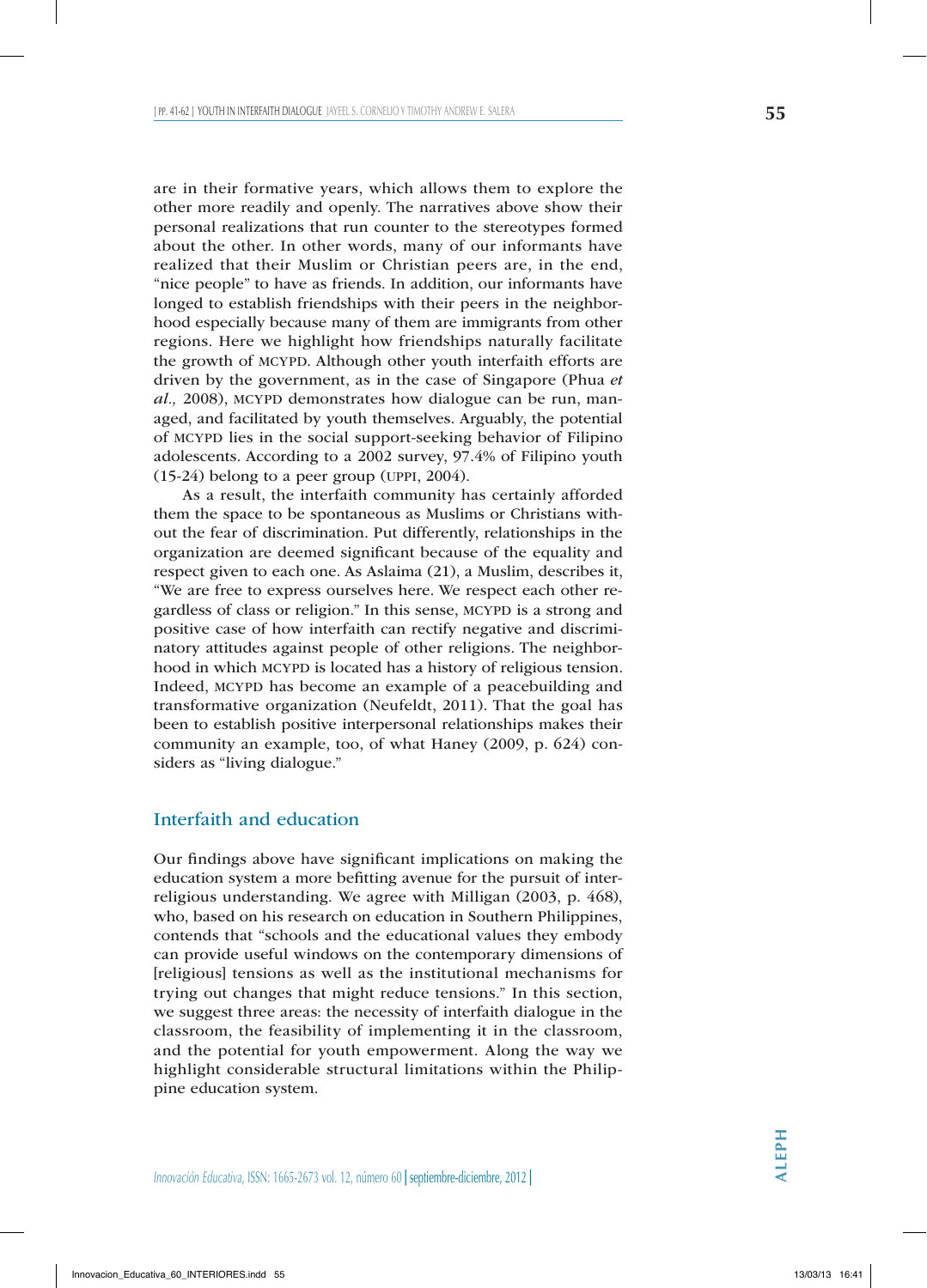First, we argue that introducing interfaith dialogue in the classroom is called for more than ever because of migration and increasing multiculturalism, as pointed out at the onset of this article. Baring (2011) has rightly noted that classrooms in the Philippines are becoming more multi-ethnic and multi-religious, a condition that can be taken advantage of to tackle key lessons concerning human rights (Bombongan, 2008; Sazonova, 2004). The potential is promising: our respondents demonstrate that interfaith dialogue has the capacity to challenge existing stereotypes and bridge social gaps that migration and increasing multiculturalism engender.

Two imminent issues, however, get in the way. On one hand, the main dilemma in adopting this approach is that education as a system is largely instrumentalist especially in relation to the modernization paradigms of the state. This has been the case, for example, in Singapore (Chua, 1995; McInerney *et al.,* 2008). In the Philippines, the new developments that will add two extra years to align the basic education system to the global standard of twelve years are primarily justified according to the technical and employable skills a high school graduate acquires afterwards (Villafania, 2012). Elsewhere, Raffin and Cornelio (2009) have also highlighted the market-driven approach to the setting up of tertiary institutions in the Philippines to address the demand for global labor in such sectors as healthcare and information technology.

On the other hand, a problem is also with regard to values or religious education itself. As Baring (2011) observes, even within the context of formal religious education in the Philippines, interfaith dialogue is not taken into consideration. The assumption is that interfaith dialogue takes place outside the classroom. Indeed, in Philippine basic education, private religious schools, which are often Catholic, offer formal religious education through subjects like Christian Living (Gutiérrez, 2007). State-funded schools, which constitute the vast majority, are expected to integrate the teaching of values in such mainstream subjects as language, math, and science (Almonte-Acosta, 2011; Muega, 2010). In recent years, the curriculum was changed such that values education, which used to be a separate subject, was dropped and its lessons have supposedly become integrated in the other subjects under the Revised Basic Education Curriculum (RBEC) (Almonte-Acosta, 2011).

From his survey, however, Muega (2010) has observed that even the understanding of what constitutes values education is fragmented among teachers across the Philippines. Undeniably, the shift to RBEC has exposed this limitation. In Muega's (2010) study, the result is that teachers themselves do not share consensus on the content of values education, whether it is the transmission of religious ideas, universal values, or critical thinking concerning moral dilemmas. Teachers are not sufficiently trained in the area of values education. In this light, an effective and suc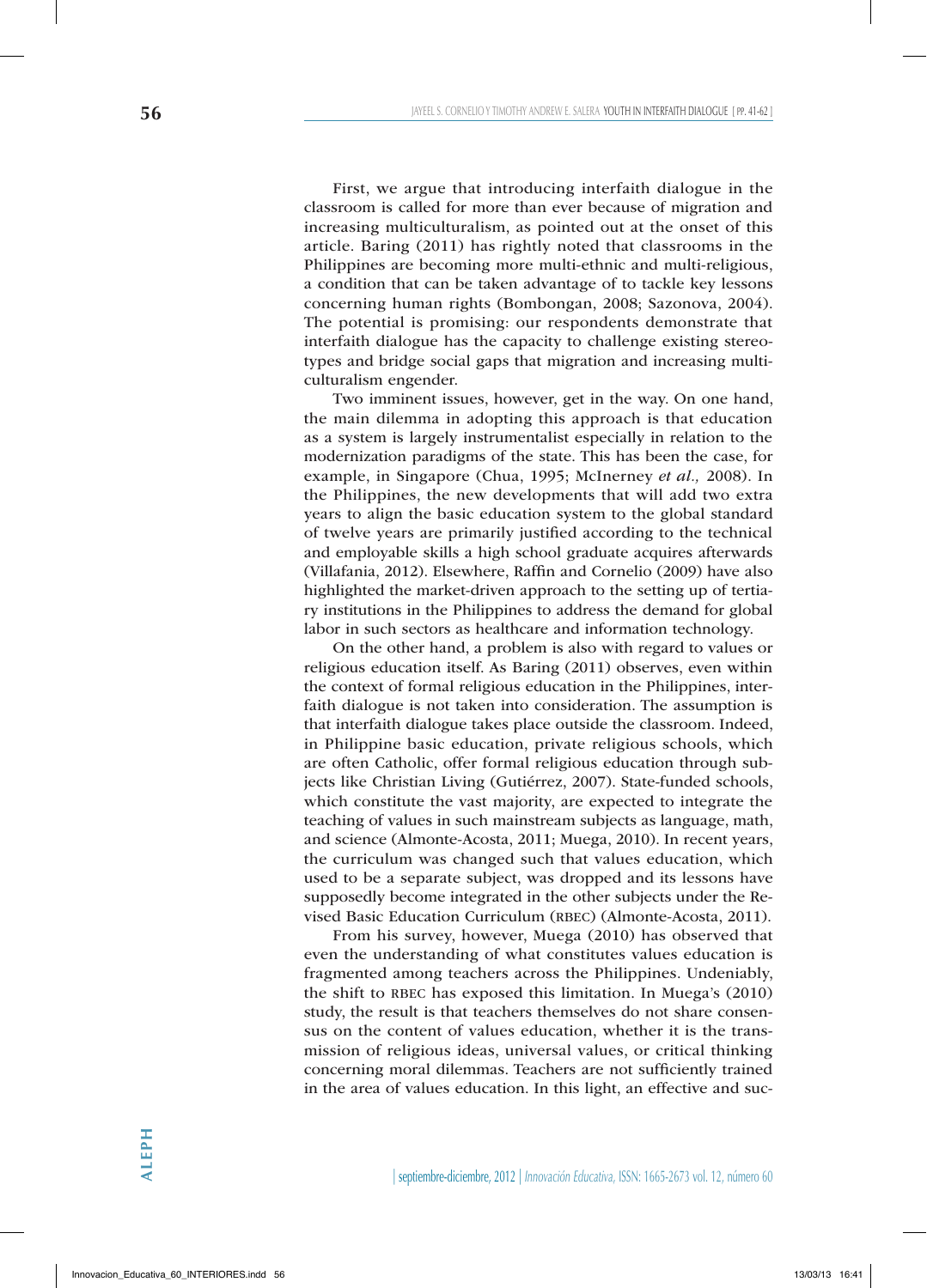cessful discussion of religious differences and interreligious understanding faces fundamentally systemic challenges.

Second, we also argue that the classroom offers a readily available safe environment for an in-depth discussion of religious beliefs and practices. In contrast, interfaith dialogue is to a large extent self-selective. We noticed that, as our findings above show, religious understanding can, if not checked, be limited to such external differences as religious practice, clothing, or behavior only.

This in itself is a problem that needs hurdling within the education system itself. In his critical essay, Milligan (2003) shows that Philippine textbooks themselves have perpetuated this limited understanding of the Muslim minority, by, for example, asserting the Christian heritage of the country. He then rightly points out that "such attitudes, whether explicitly articulated or not, are widespread and leave the Muslim Filipino with little doubt as to where he or she stands in Philippine society" (Milligan, 2003, p. 480).

This situation once again shows that the problem with the successful integration of interreligious dialogue in the classroom is structural. As the teachers in the previous section, textbooks, whether deliberate or otherwise, harbor their own predispositions.

Nevertheless, in light of our findings above, we do not necessarily consider this challenge impossible to hurdle. Instructive in this regard is our finding that interfaith dialogue has often brought about realizations that are beyond doctrinal or theological differences. Pedagogically, educators can take advantage of the already existing diversities within the classroom (Almonte-Acosta, 2011). An interfaith approach that draws from the sharing of students who come from different religious backgrounds can in itself be a tool to challenge stereotypes and misunderstandings. In other words, interfaith dialogue as an activity in itself can now be introduced in the classroom given the increasing diversity in Philippine society. These discussions can then be connected to a wider understanding of human rights in the world today (Sazonova, 2004). We are convinced that these efforts are not necessarily difficult to implement. After all, the social context of the Philippines allows for interfaith discussion since 69.7% of Filipinos "strongly agree" that "we must respect all religions" (issp Research Group, 2008).

Third, we have also seen that our informants, as the previous section shows, were not simply passive participants in interfaith dialogue. They were not, in other words, simply attending the activities. There is a potential for youth empowerment. As mentioned above, MCYPD is the only youth organization recognized in their community. This has opened doors for them to participate in several community projects like cleanup drives, waste segregation, and other special events. They have also been able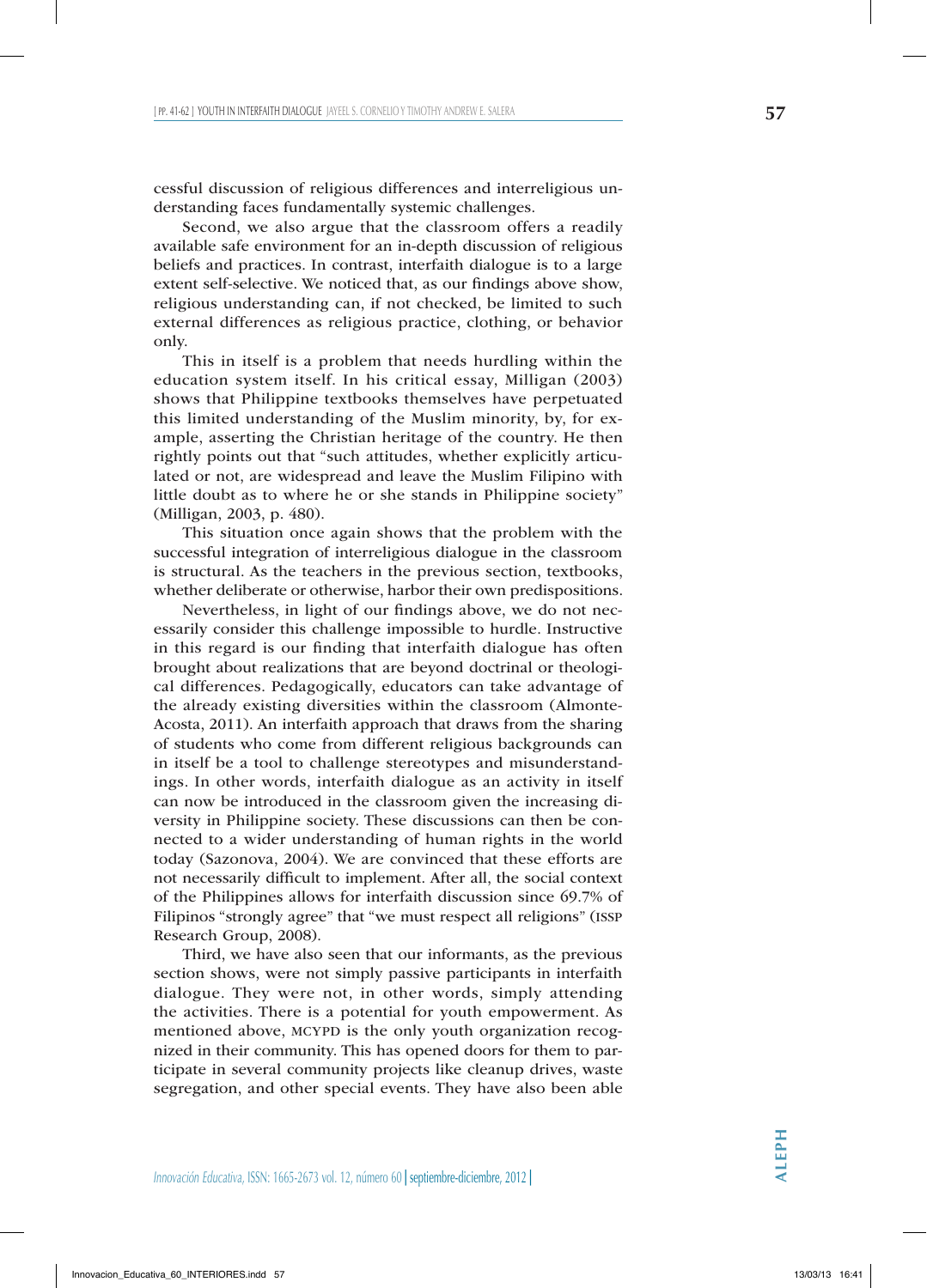to elect one of their own into the local youth council. The experience of our informants shows that even if they may not be professionals just yet, they are able to offer tangible contributions to the community. Their example has certainly shown the community that youth of different faiths can in fact work together.

In agreement with Haney (2009, p. 624) once again, having a unifying cause makes an interfaith community also a "dialogue of cooperation." As a result, although MCYPD is strictly not a political organization, it now has political leverage in the community, and its strength and advocacy lie in the diversity of faiths it represents. Even more importantly, it is representing the youth, a sector that is often marginalized in politics and policy-making (Miles, 2000).

Put differently, the ability of interfaith dialogue to nurture interreligious participation and friendships can be seen as an opportunity to bridge social distance between individuals of different faiths in the classroom. In this sense, interfaith dialogue can be carried out not simply to achieve consensus in beliefs and practices, which can in itself be precarious, if not impossible to achieve. In his study on interfaith dialogue in the US, Cannon (2011) argues that individuals can focus on building "strong relationality" or a community that recognizes that differences will always be present.

But based on our research, interfaith does not have to end there. Our findings above demonstrate to us, too, that such bridging can also be enabling. We suggest therefore that facilitating interfaith dialogue in the education system can be a novel way of encouraging socio-political participation among youth (Almonte-Acosta, 2011). Again, we are confident about this since youth can be aware of their existing conditions that may drive them towards social action, as Cornelio's (2011) research on generational consciousness shows. This is one area that needs future research.

# Conclusion

This paper has drawn from the experience of young people involved in interfaith dialogue and intercultural understanding. These young people have become the key stakeholders of the Muslim-Christian Youth for Peace and Development (MCYPD), an interfaith circle located in suburban Metro Manila. We have argued at the onset that interfaith dialogues have become more important in light of increasing religious diversity in the capital region and the Philippines as a whole. We have also suggested that encouraging interfaith and intercultural dialogue among young people is more strategic in introducing the values of religious respect and cooperation that can impact educational understanding.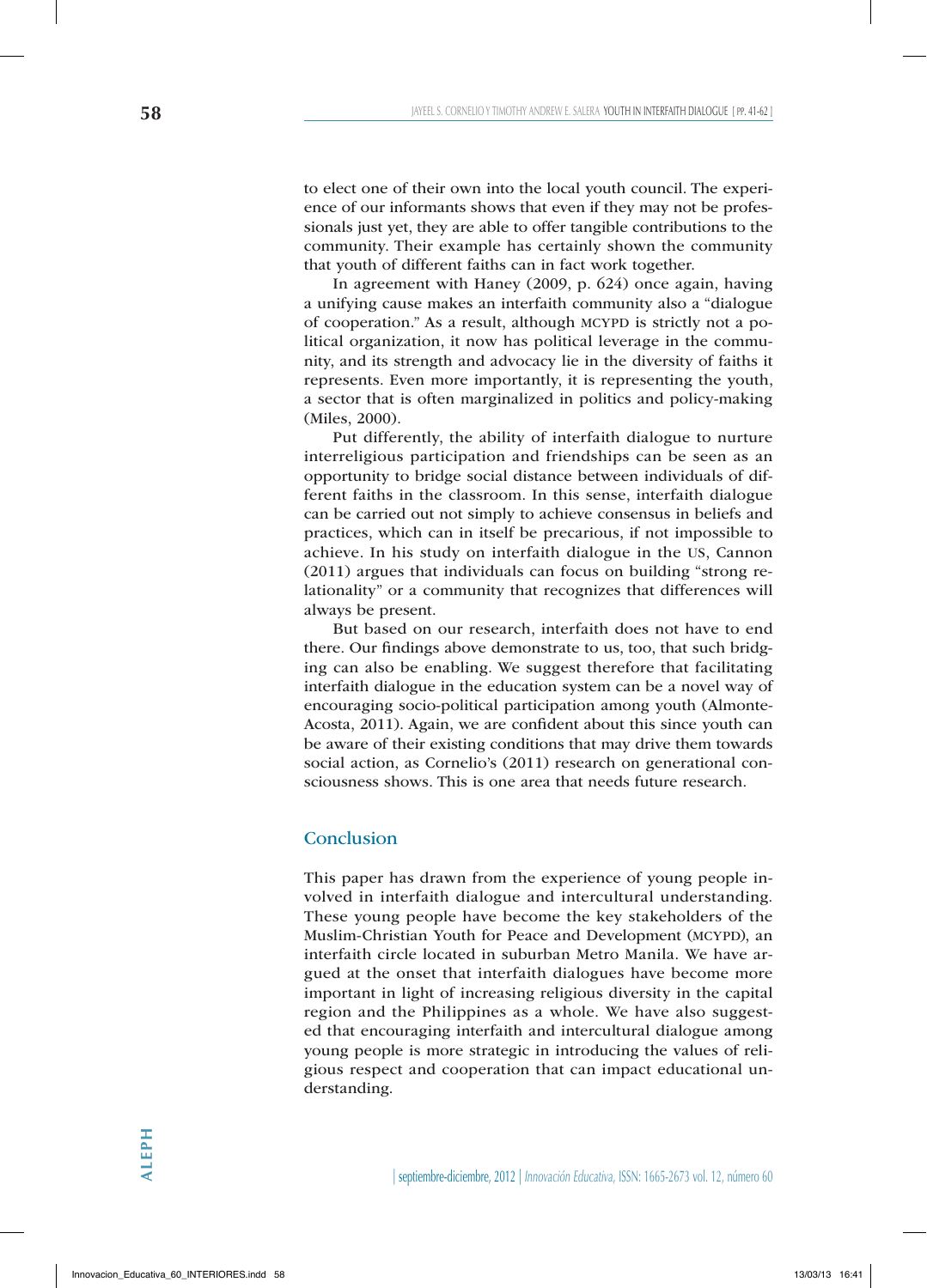We have sought to understand in what sense being part of an interfaith community has had an impact on them. Three themes proved to be emergent. First, MCYPD has helped them humanize the other. When they talk about Islam or Christianity, for example, they are now thinking about individuals they realized could also be their friends. Second, MCYPD has effectively become a peer group for our informants. In context, many of their members, especially the Muslim ones, are considerably new to the neighborhood. Establishing friendships is very important, and mcypd has afforded them the space to do so. And because the other religion now has a human face, learning about religious differences is meant to help them show respect and avoid offending each other's sensibilities. Finally, our informants see the value of making an impact on their community as an interfaith youth group. They have been invited to participate in various activities of the community, including environmental projects and other government initiatives. They have also fielded their own candidate for the local youth council, thus demonstrating their political leverage as a youth group.

Clearly, the interfaith experience of our informants has not dwelt largely on theological matters. To be sure, they did discuss religious differences in terms of rituals, beliefs, and clothing and dietary restrictions. But in our interviews with them, these matters did not dominate their understanding of MCYPD. If anything, discussing these religious differences has helped them identify those aspects of everyday life that could be offensive had they not known enough. To them, what matters most is that through interfaith, they were able to gain new friends from another religion, whether Catholicism, Protestantism, or Islam. The engagement has been powerful in contesting pervading stereotypes about the other religion. For this reason, MCYPD can be considered a "living" dialogue." But our informants have gone beyond sheer dialoging. Their organization has become instrumental in showing the community that Muslim and Christian youth can cooperate for specific projects. In this sense, MCYPD can also be considered a "dialogue of cooperation."

These findings have clear implications on the conduct of education today. We have noted that interfaith dialogue is often understood as taking place outside the classroom. We have suggested, though, that introducing it in the classroom set-up or in the structure of the school can help face the challenges brought about by increased cultural and religious diversity today. Three areas have been put forward: the necessity of interfaith dialogue within education, the feasibility of implementing it in the classroom, and the potential for youth empowerment.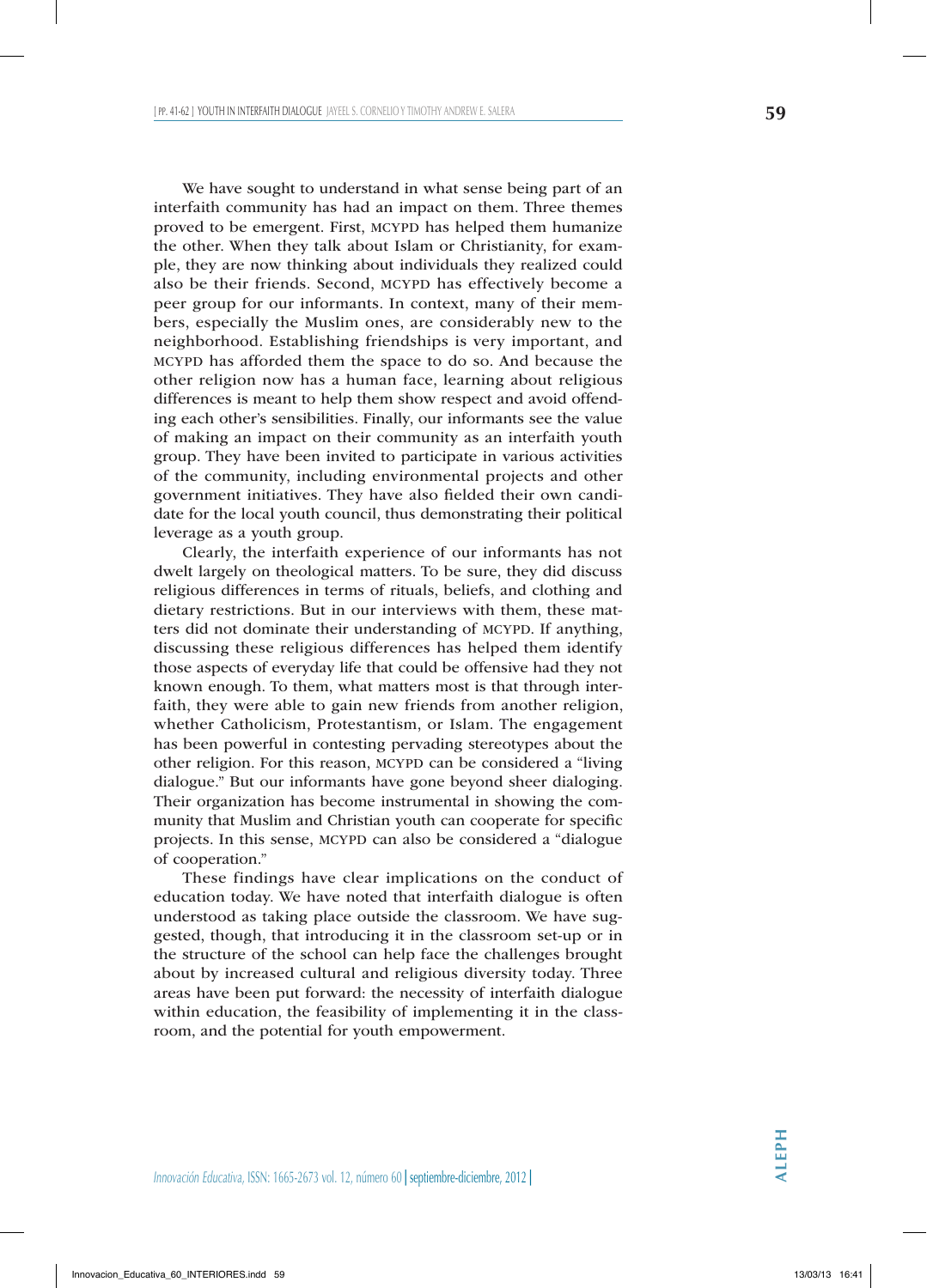# References

- Abu-Nimer, M. (2002). The miracles of transformation through interfaith dialogue: Are you a believer? In Smock, D. (ed.). *Interfaith dialogue and peacebuilding*, (pp. 15- 32). Washington, DC: United States Institute of Peace Press.
- Abu-Nimer, M. (2004). Religion, dialogue, and non-violent actions in Palestinian-Israeli conflict. *International Journal of Politics, Culture, and Society 17*(3), 491-511.
- Aguilar, C. (1987). The Muslims in Manila prior to colonial control. *SOJOURN: Journal of Social Issues in Southeast Asia 2*(1),150-158.
- Almonte-Acosta, S. (2011). Pedagogical approaches to citizenship education in the varied contexts of secondary schools in the Philippines. In Kennedy, K., Lee, W. O., and Grossman, D. (eds.). *Citizenship Pedagogies in Asia and the Pacific*, (pp. 175- 201). Dordrecht: Springer.
- Asad, T. (1993). *Genealogies of religion: discipline and reasons of power in Christianity and Islam*. Baltimore: Johns Hopkins University Press.
- Baring, R. V. (2011). Plurality in unity: Challenges toward religious education in the Philippines. *Religious Education 106*(5), 459-475.
- Bartkowski, J. (2007). Religious socialization among American youth: How faith shapes parents, children, and adolescents. In Beckford, J. A., and Demerath, N. J. (eds.). *The Sage handbook of the sociology of religion*, (pp. 511-525). London and Thousand Oaks: Sage Publications.
- Bombongan, D. Jr (2008). Developing a cosmopolitan consciousness in a Catholic university: A possible or impossible task? *Asia-Pacific Social Science Review 8*(1), 1-18.
- Cannon, D. (2011). Understanding relationality: A challenge for religion communicators. *Global Media Journal-Canadian Edition 4*(1), 21-41.
- Chua, B-H. (1995). *Communitarian ideology and democracy in Singapore*. London: Routledge.
- Cilliers, J. (2002). Building bridges for interfaith dialogue. In Smock, D. (ed.). *Interfaith dialogue and peacebuilding*, (pp. 47-60). Washington, DC: United States Institute of Peace Press.
- Cornelio, J. S. (2010). Being Catholic as reflexive spirituality: the case of religiously involved Filipino students. *Asia Research Institute Working Paper Series*. http://www. ari.nus.edu.sg/docs/wps/wps10\_146.pdf, accessed.
- Cornelio, J. S. (2011). Foregrounding the study of generations in education research: the case of Filipino students and the isolated generation. *Reformare. Journal of Education Research 1*(1), 9-35.
- Davie, G. (2007). *The sociology of religion BSA new horizons in sociology*. London: Sage.
- Flory, R., and Miller, D. E. (2010). The expressive communalism of post-Boomer religion in the U. S. In Collins-Mayo, S., and Dandelion, P. (eds.). *Religion and youth* (pp. 9-15). Aldershot: Ashgate.
- Forward, M. (2001). *Inter-religious dialogue: A short introduction*. Oxford: Oneworld.
- Gibbs, C. (2002). The United Religions Initiative at work. In Smock, D. (ed.). *Interfaith dialogue and peacebuilding*, (pp. 115-126). Washington, DC: United States Institute of Peace Press.
- Gundara, J. (2000). Religion, human rights and intercultural education. *Intercultural Education 11*(2), pp. 127-136.
- Gutiérrez, A. L. V. (2007). Catholics schools in the Philippines: Beacons of hope in Asia. In Grace, G., and O'keefe, J. (eds.). *International handbook of Catholic education: Challenges for school systems in the 21st century* (pp. 709-723). Dordrecht: Springer.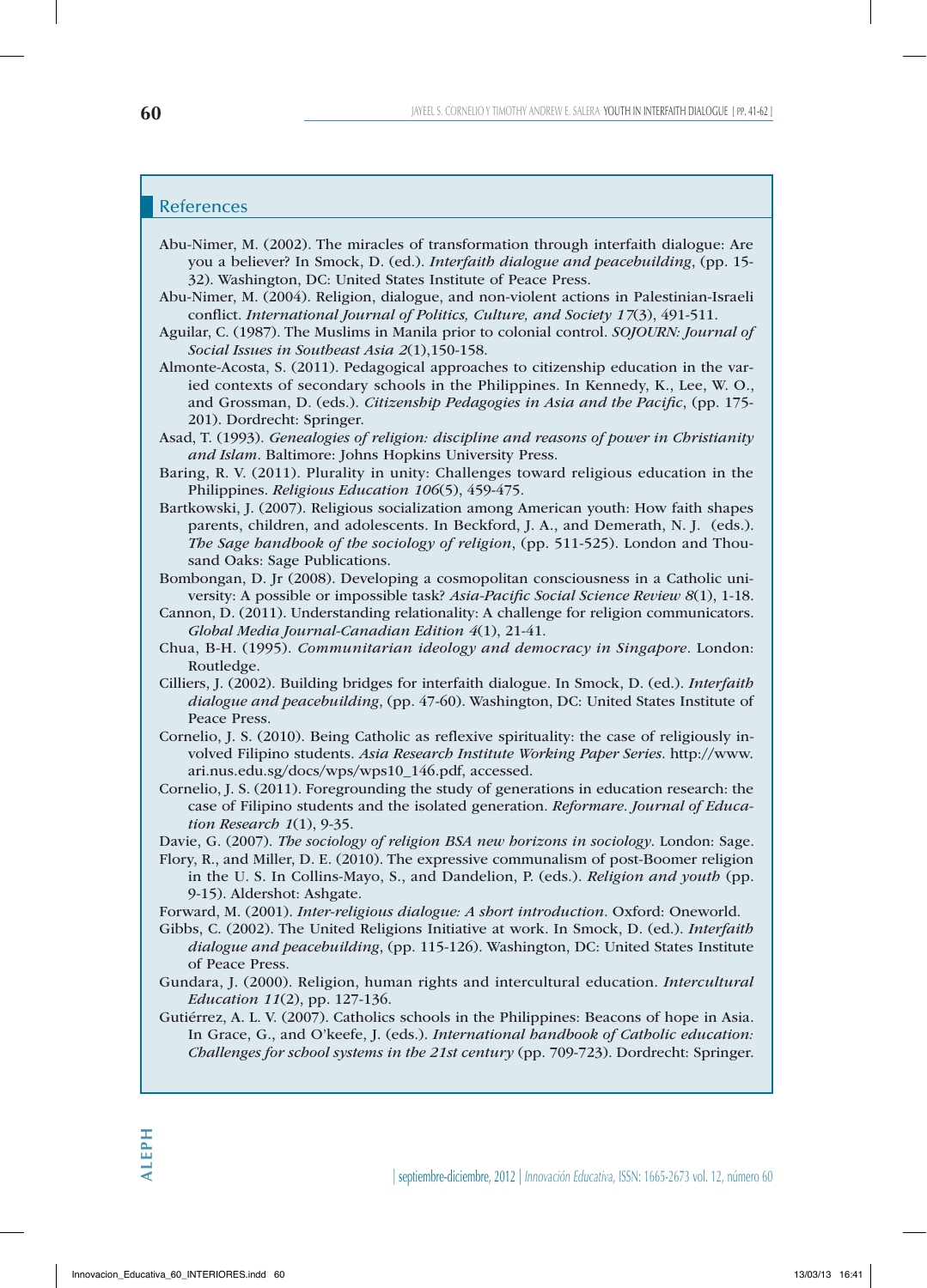- Haney, M. S. (2009). Envisioning Islam: Imam Mohammed and interfaith dialogue. *The Muslim World 99*(4), 608-634.
- Henkel, H., and Stirrat, R. (2001). Participation as spiritual duty, empowerment as secular subjection. In Cooke, B., and Kothari, U. (eds.). *Participation: The new tyranny?* (pp. 168-184). London: Zed Books.
- Hopkins, P., *et al*. (2010). Young Christians in Latin America: The experiences of young Christians who participate in faith-based international volunteering projects in Latin America. 2010 (no. May 12)., http://www.religionandsociety.org.uk/uploads/ docs/2010\_09/1284991111\_YCLAEnglish\_Report.pdf, accessed.
- Huang, Y. (1995). Religious pluralism and interfaith dialogue: Beyond universalism and particularism. *International Journal for the Philosophy of Religion 37*(3), 127-144.
- Huntington, S. P. (1996). *The clash of civilizations and the remaking of world order*. New York: Simon and Schuster.
- issp Research Group (2008). International Social Survey Programme 2008: Religion III (issp 2008). ZA4950 Data file Vers. 2.1.0, doi: 10.4232/1.10773. Cologne, Germany: GESIS.
- Juergensmeyer, M. (2003). *Terror in the mind of God: The global rise of religious violence. Comparative studies in religion and society*. 3rd ed. Berkeley: University of California Press.
- Lansdown, G. (2010). The realisation of children's participation rights: Critical reflections. In Percy-Smith, B., and Thomas, N. (eds.). *A handbook of children and young people's participation: Perspectives from theory and practice*, (pp. 11-23). London and New York: Routledge.
- Liechty, J. (2002). Mitigation in Northern Ireland. In Smock, D. (ed.). *Interfaith dialogue and peacebuilding*, (pp. 89-101). Washington, DC: United States Institute of Peace Press.
- McInerney, D., *et al*. (2008). Building the future for Singaporean students: The relationship of values, future vision, motivational profiles, and learning to school success. *Final Research Report Project No. CRP 03/07 DM*, http://repository.nie.edu.sg/ jspui/bitstream/10497/4165/1/CRP3\_07DM\_FinalResRpt.pdf, accessed.
- Miles, S. (2000). *Youth lifestyles in a changing world*. Buckingham: Open University Press.
- Milligan, J. A. (2003). Teaching between the cross and the crescent moon: Islamic identity, postcoloniality, and public education the Southern Philippines. *Comparative Education Review 47*(4), 468-492.
- Muega, M. A. (2010). Values/moral education: Current conceptions and practices in Philippines schools. *Alipato: A Journal of Basic Education 4*(10), 81-94.
- Neufeldt, R. (2011). Interfaith dialogue: Assessing theories of change. *Peace and Change 36*(3), 344-372.
- Ogena, N. (2012). Social survey on Muslim migrants in Metro Manila. Waseda: Institute for Asian Muslim Studies (Waseda University).
- Pangalangan, R. (2010). Religion and the secular state: National report for the Philippines. In Martinez-Torron, J., and Durham, W. C. (eds.). *Religion and the secular state: Interim national reports*, (pp. 557-568). Provo, Utah: The International Center for Law and Religion Studies.
- Philippine Council for Islam and Democracy (2004). Interfaith dialogue and peacebuilding in Mindanao. Available at: http://www.muslimmindanao.ph/inter\_faith\_dialogue.html.